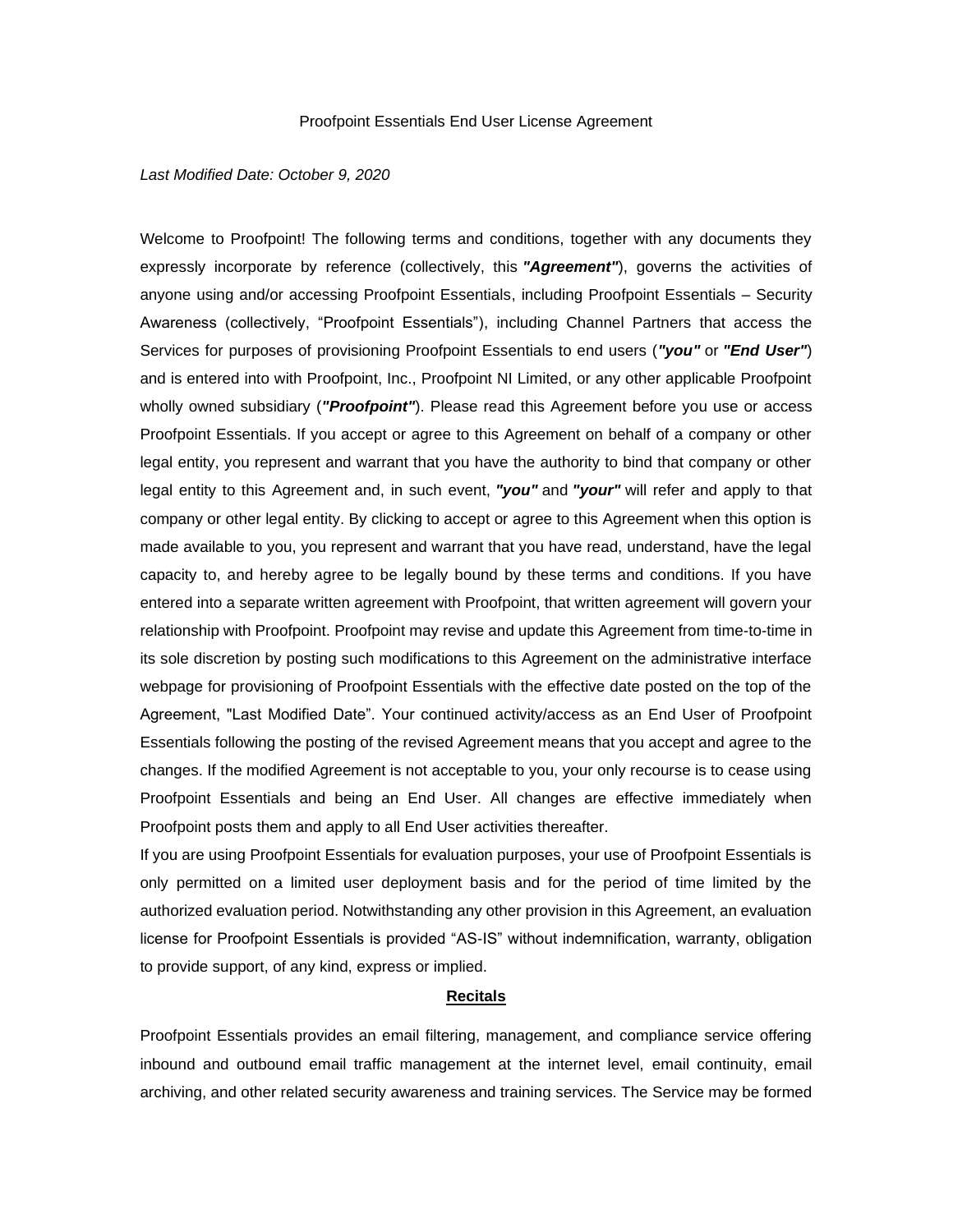from the following elements: (1) Spam and phishing email detection and blocking; (2) Virus and malware email detection and blocking; (3) Content control; (4) Emergency Inbox email continuity; (5) Transport Level Security, (6) Journal-based email archiving and (7) security awareness training.

- 1. 1. Definitions
	- o 1.1 *"Active Users"* means the number of users provisioned on the Service for purposes of email filtering, receive security awareness training or interface access and as counted by the Service. Aliases, distribution groups and other functional accounts are not counted so long as they are properly configured as such in the Service.
	- o 1.2 *"Billed Users"* means the number of Active Users shown on the account on the 19<sup>th</sup> of each month.
	- o 1.3 *"Channel Partner"*: means a third-party authorized by Proofpoint to resell and/or provide the Service to End User.
	- o 1.4 *"Confidential Information"* has the meaning set forth in Section 10.
	- o 1.5 *"Mailbox"* means a separate account on End User's e-mail server for sending or receiving messages or data within End User's e-mail system or network. Aliases and distribution lists shall not be counted as separate mailboxes provided each person who has access to such aliases and distribution lists has a separate account on End User's email server for the receipt of messages or data within End User's e-mail system or network.
	- o 1.6 *"Open Relay"*: means an email server configured to receive email from an unknown or unauthorized third party and forward the email to one or more recipients that are not users of the email system to which that email server is connected. Open Relay may also be referred to as "spam relay" or "relay";
	- o 1.7 *"Purchase Order"* means an ordering document for the Service(s) and may take the form of a purchase order issued by End User or Channel Partner to Proofpoint. Each Purchase Order shall reference this Agreement and will be subject to this Agreement.
	- o 1.8 *"Service(s)"* means any Proofpoint products licensed on a hosted basis as software as a service under this Agreement pursuant to the Purchase Order. A general description of the available Service(s) is provided herein under the Recitals section.
	- o 1.9 *"Taxes"* means any direct or indirect local, state, federal or foreign taxes, levies, duties or similar governmental assessments of any nature, including value-added, sales, use or withholding taxes.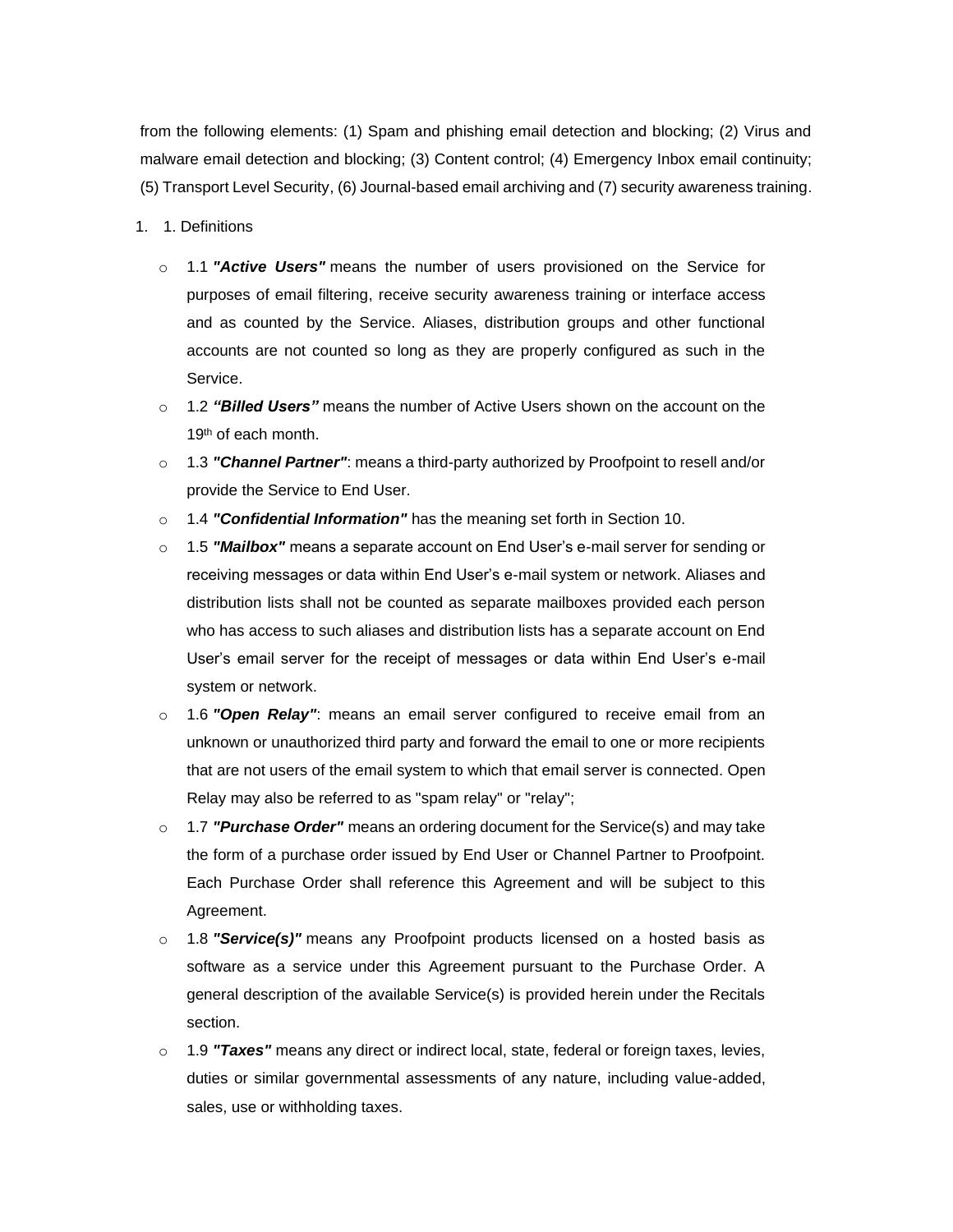- o 1.10 *"Threat Analytics"* means information collected, generated and/or analyzed by Proofpoint Essentials such as log files, statistics, aggregated data and derivatives thereof.
- 2. 2. Supply of Service and Grant of License
	- $\circ$  2.1 Subject to the terms and conditions of this Agreement, Proofpoint hereby grants to the End User a non-exclusive, non-transferable, limited term right to use the Service for the permitted number of Active Users for the term, and solely for End User's own internal business purposes.
	- $\circ$  2.2 As between End User and Proofpoint, End User is responsible for all activities conducted by its users under its Mailbox accounts. End User specifically agrees to limit the use of the Services to those parameters set forth in the applicable Purchase Order. Without limiting the foregoing, End User specifically agrees not to: (i) resell, sublicense, lease, time-share or otherwise make the Services available to any third party; (ii) attempt to gain unauthorized access to, or disrupt the integrity or performance of, a Service or the data contained therein; (iii) modify, copy or create derivative works based on a Service; (iv) decompile, disassemble, reverse engineer or otherwise attempt to derive source code from a Service, in whole or in part; (v) access a Service for the purpose of building a competitive product or service or copying its features or user interface; (vi) use a Service, or permit it to be used, for purposes of: (a) product evaluation, benchmarking or other comparative analysis intended for publication outside the End User organization without Proofpoint's prior written consent; (b) infringement on the intellectual property rights of any third party or any rights of publicity or privacy; (c)(d) filing copyright or patent applications that include the Services.
	- o 2.3 Suspension of Services.
		- a. Proofpoint reserves the right both prior to the provisioning of the Service and at any time during the supply of the Service to test whether the End User's systems allow Open Relay. If at any time the End User's systems are found to allow Open Relay, Proofpoint will inform the End User and reserves the right to withhold provision of or suspend all or part of the Service immediately and until the problem has been resolved.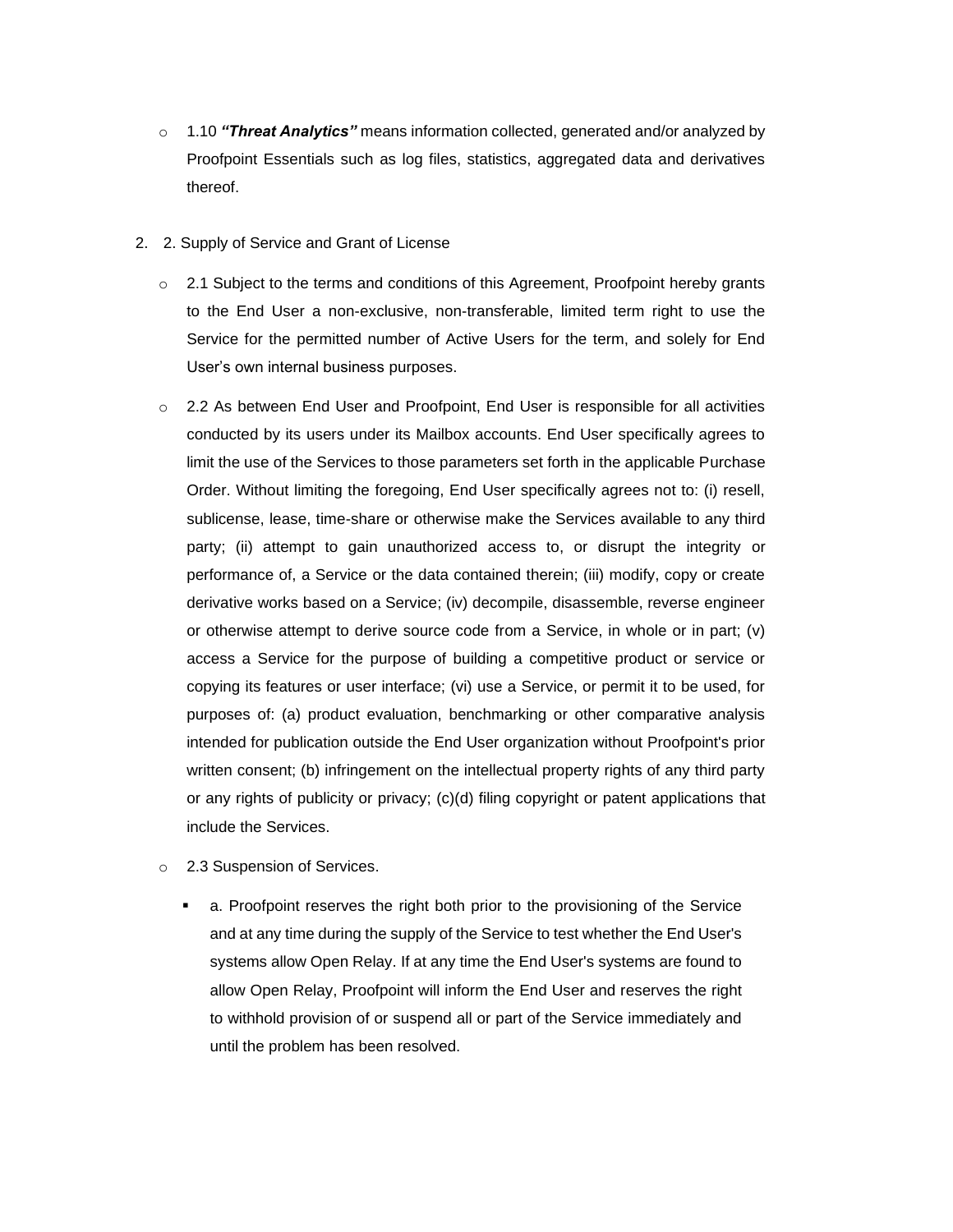- b. If at any time the End User's email systems are found to be being used for bulk email or spam, Proofpoint will inform the End User and reserves the right to withhold provision of or suspend all or part of the Service immediately and until such use is terminated.
- c. If at any time continued provision of the Service would compromise the security of the Service due, without limitation, to hacking attempts, denial of service attacks, mail bombs or other malicious activities either directed at or originating from the End User's domains the End User agrees that Proofpoint may temporarily suspend Service to the End User. In such an event, Proofpoint will promptly inform the End User.
- d. Proofpoint reserves the right having given the End User seven (7) days prior written notice to temporarily suspend Service to the End User in cases of late or non-payment of Proofpoint and/or Channel Partner invoices.
- e. Should the Service be suspended or terminated for any reason whatsoever, Proofpoint shall reverse all configuration changes made upon provisioning the Service and it shall be the responsibility of the End User to undertake all other necessary configuration changes to their mail servers, and to inform their ISP of the need to reroute inbound email.
- $\circ$  2.4 End User acknowledges and agrees that Proofpoint may provide the Service from any datacenter forming part of the Service anywhere in the world and may, at anytime, transfer the provision of the Service from one installation to another. Proofpoint does not guarantee that any such installation, or part thereof, is dedicated to the sole use of the End User. If you are based in the United States then the Services will generally be provided from a datacenter within the United States, including any datacenter used for purposes of system failover. If you are based in the United Kingdom or a country in the European Union then the Services will generally be provided from a datacenter in a country within the European Union, including any datacenter used for purposes of system failover.
- $\circ$  2.5 In order to fulfill its obligations in managing the Service, Proofpoint may at any time amend the Service and any documentation relating thereto for any reason including, but not limited to: legal; safety; business; or technical considerations.
- $\circ$  2.6 The End User understands that the Service is supplied for an entire domain and can only be used by a full internet domain. The End User further undertakes to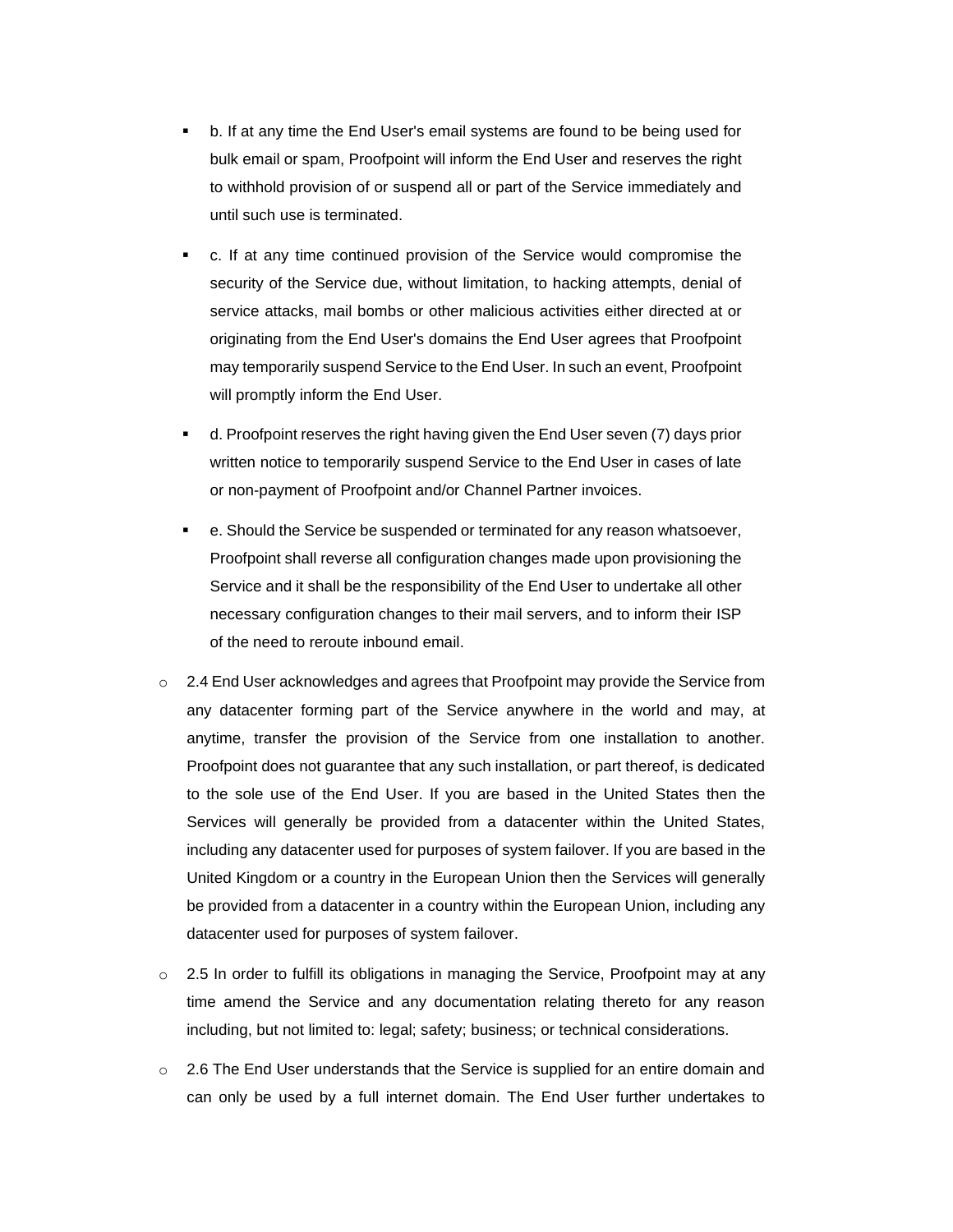register all required email addresses with the Proofpoint platform and understand that non-registered email address will not be accepted by Proofpoint.

- 3. 3. End User's Obligations
	- o 3.1 In consideration of Proofpoint supplying the Service to the End User, the End User shall pay Proofpoint charges (in accordance with Section 4) or Channel Partner charges.
	- $\circ$  3.2 The End User will provide Proofpoint with all contact information, technical data and all other information Proofpoint may reasonably request from time to time to allow Proofpoint to supply the Service to the End User and all Mailboxes at its registered domains. All information the End User supplies will be complete, accurate and given in good faith. Such information will be treated as End User Confidential Information under the terms of this Agreement.
	- o 3.3 The End User shall not allow the products to:
		- 3.3.1 Act as an Open Relay, or
		- 3.3.2 Send or receive Bulk Email or facilitate the machine generated message delivery of bulk or unsolicited emails or e-mails sent from an account not assigned to an individual; or
		- 3.3.3 Send Spam or propagate any virus, worms, Trojan horses, or other programming routine intended to damage any system or data; Should the End User fail to meet these obligations in connection to End User's email platform, in addition to Proofpoint rights to suspend all or part of the Service, Proofpoint reserves the right to charge the End User at Proofpoint' then current professional services rates for any remedial work which becomes necessary as a direct result of the End User's failure to meet these obligations.3.4 The End User recognizes that information sent to and from the End User will pass through the Service and accordingly the End User agrees that the End User will use the Service for legitimate business purposes and:
		- 3.4.1. comply with all relevant legislation and not violate any law, statute, ordinance, or regulation (including, but not limited to, the laws and regulations governing export/import control, unfair competition, anti-discrimination, and/or false advertising);
		- 3.4.2. conform to the protocols and standards applicable to the Internet; and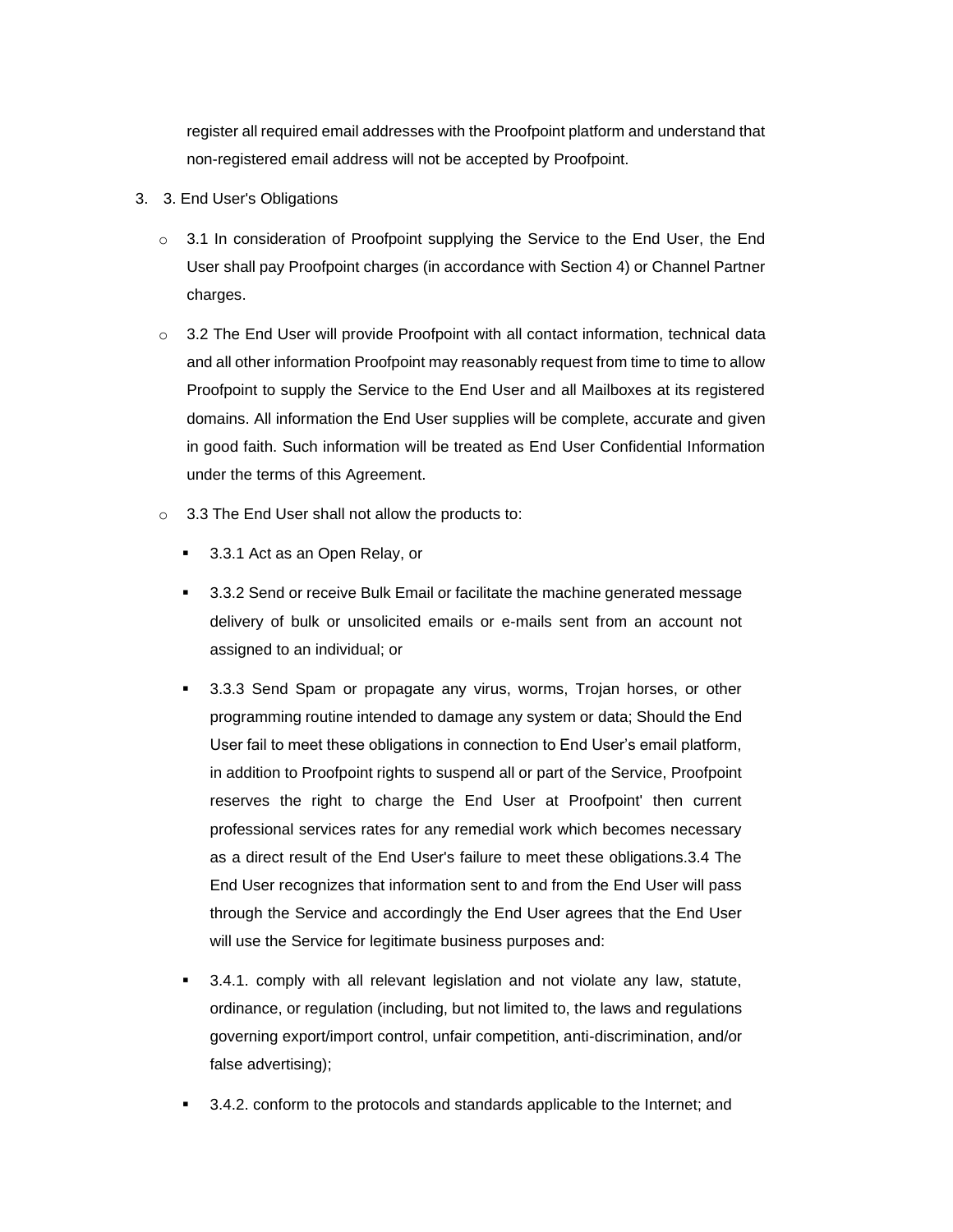- 3.4.3. indemnify Proofpoint against any liability to third parties resulting from information passing through the Service from the End User.
- 3.5 The End User agrees that the End User will not use the Service for any unlawful purpose or in breach of any laws. These prohibited uses include, but are not limited to:
- 3.5.1 civil and criminal offences of copyright and trademark infringement; or
- 3.5.2 transmission or display or posting to a bulletin board of obscene, indecent or pornographic material; or
- 3.5.3 commission of any criminal offence; or
- 3.5.4 any transmission or display or publication of any material which is of a defamatory, offensive, abusive, or menacing character to any other person;
- 3.5.5 transmission or display or publication of any material in breach of the any rules, laws or regulations dealing with data protection or similar legislation in any other country or of any material which is confidential or is a trade secret; or
- 3.5.6 use of the Service in any manner which is a violation or infringement of the rights of any individual, organization or company anywhere worldwide.
- 3.6 The End User agrees to indemnify Proofpoint against all and any losses, costs and expenses Proofpoint may incur as a result of any breach by the End User of Section 3.5 of this Agreement. In addition to Proofpoint's termination rights set out in Section 9 below, Proofpoint may, at any time and at Proofpoint sole option, suspend the all or part of the Service until the End User gives suitable undertakings and provides security in terms satisfactory to Proofpoint to comply with the End User's obligations hereunder or terminate the Service if the End User is in breach of any of the obligations set out herein.
- 3.7 End User or Channel Partner shall not use the Service's alias functionality to consolidate multiple Mailboxes under a single Active User. At no time should the number of Active Users be less than the number of Mailboxes being actively scanned by the Service.
- $\circ$  3.8 For Proofpoint Essentials Security Awareness, the End User may upload and include in the training modules and simulated phishing email campaigns customized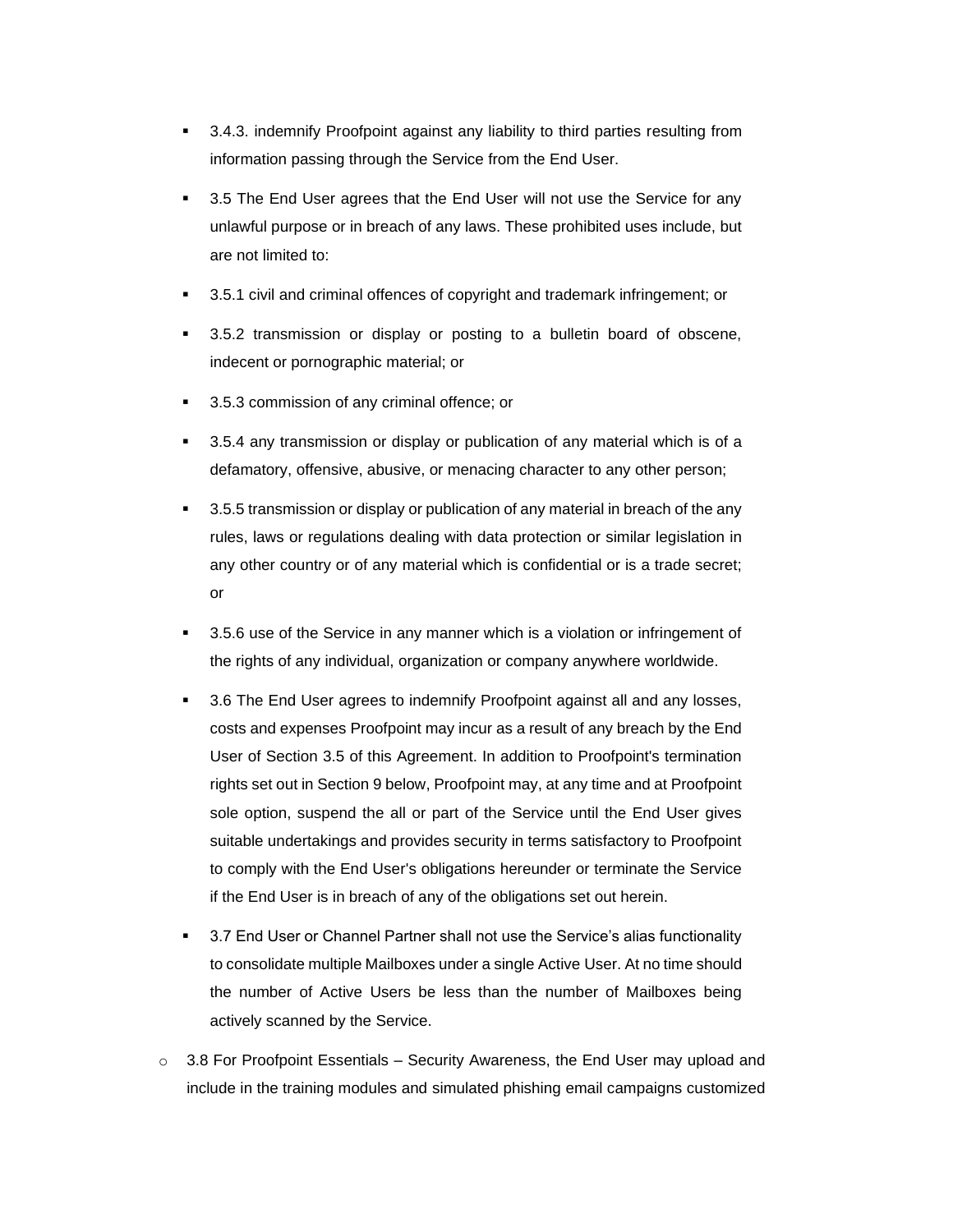content ("Custom Content") to tailor the training experience for the needs of End User's workforce; provided, however, that the Custom Content feature is enabled in the version that End User has licensed. End User represents and warrants that it has the right to distribute, reproduce, publish, upload, use the Custom Content.

- $\circ$  3.9 End User acknowledges and agrees that development of Threat Analytics from Proofpoint's ecosystem is critical to the functionality of Proofpoint Essentials. End User hereby grants a worldwide license to Proofpoint to collect Threat Analytics. Further, End Customer hereby grants a worldwide license to Proofpoint to use Threat Analytics to maintain, improve and enhance Proofpoint Services; provided that if End Customer provides written legal notice to Proofpoint on or after expiration or termination of the applicable Proofpoint Services instructing Proofpoint to delete any Personal Data included in Threat Analytics it will be deleted within 18 months of such notice. This Section 3.9 survives termination and expiration of the Agreement.
- 4. 4. Charges and Payment. The following terms and conditions only apply to End Users that purchase directly from Proofpoint.
	- $\circ$  4.1 The charges to be paid by the End User directly to Proofpoint for the Service are shown on the End User invoice issued by Proofpoint. If no charges are shown in the End User invoice then applicable charges to be paid are at the Channel Partner's specific pricing offered to the End User, or Proofpoint's then current standard list price rates. No refunds will be made.
	- $\circ$  4.2 Charges for the Service shall relate to the number of provisioned users that are invoiced by Proofpoint or Channel Partner ("Licensed Usage"). The initial invoice may relate to the number of Billed Users.
	- $\circ$  4.3 Proofpoint will monitor the End User's usage of the Service and if the actual number of Active Users being scanned exceeds the Licensed Usage, Proofpoint may increase the Licensed Usage accordingly. Where Proofpoint increases the Licensed Usage, Proofpoint, or the applicable Channel Partner, will at its sole option raise additional invoices and/or make adjustments to subsequent invoices to cover charges for the increase in Licensed Usage on a pro-rata basis for the remaining part of the current agreed period. End User shall promptly pay for any such subsequent invoices for End User's increased Licensed Usage.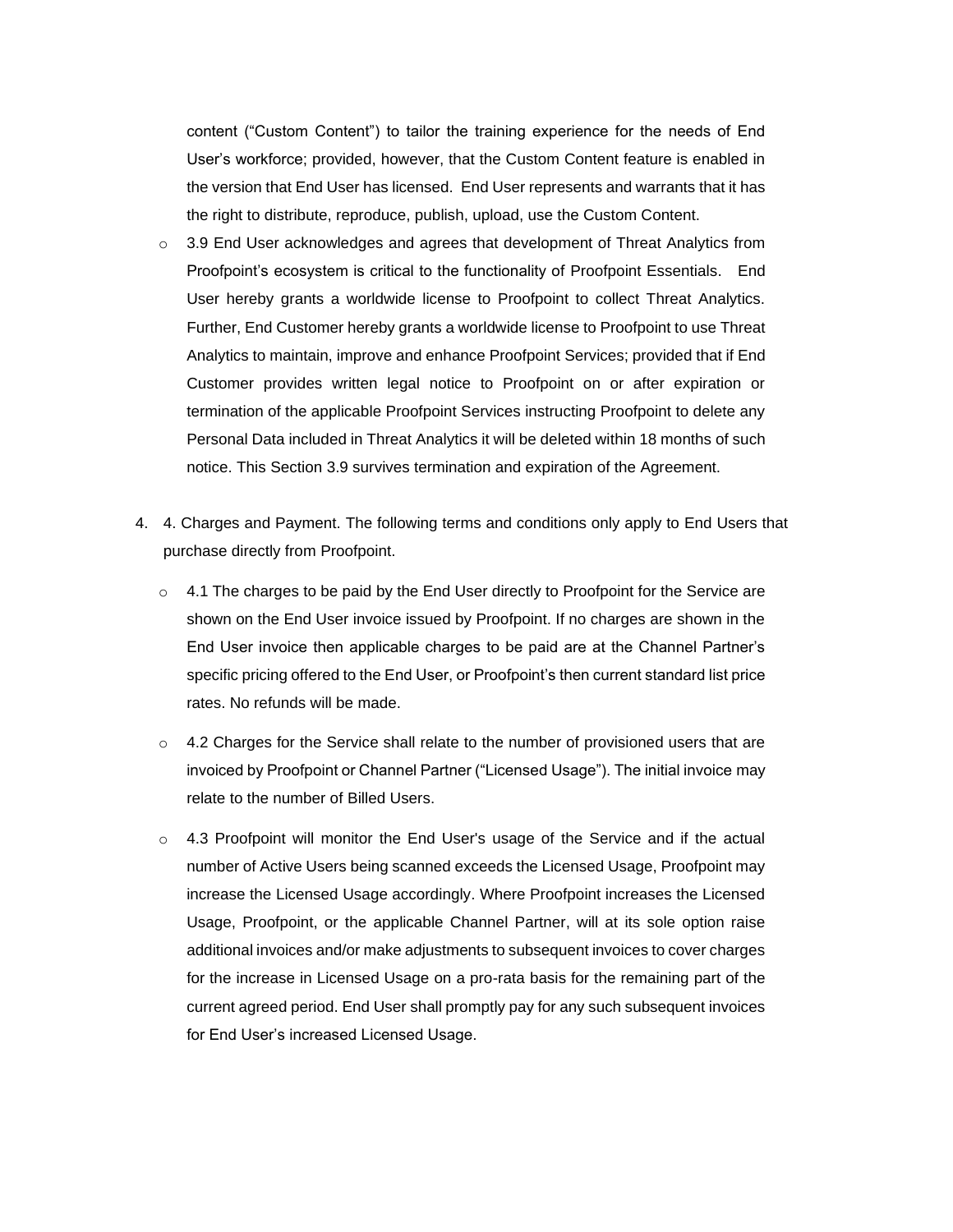- $\circ$  4.4 At the expiry of each minimum period of contract less 30 days, unless otherwise notified by the End User, each subsequent invoice shall correspond to the current Licensed Usage.
- $\circ$  4.5 For any End Users on a monthly subscription term, Proofpoint and/or Channel Partner shall invoice the End User monthly, in arrears, on or shortly after charging commences and thereafter upon each month thereafter until termination. For End Users who meet the user minimums and are on an annual subscription term, Proofpoint shall invoice the End User for the entire annual subscription terms, in advance, on or shortly after charging commences and thereafter upon each year thereafter until termination. The End User shall pay the full amount invoiced to it by Proofpoint and/or Channel Partner in within the specific payment terms agreed to as stated on the invoice.
- $\circ$  4.6 Proofpoint may vary the charges for the Service and the End User will pay such charges. Proofpoint will give the End User at least thirty (30) days written notice of any increase in charges. No increase in charges will take place during the minimum period or after the End User has given notice to terminate this Agreement in accordance with its terms. Such notification will be via email and sent to the admin or billing contact if different.
- $\circ$  4.7 The End User shall not be entitled by reason of any set-off, counter-claim, abatement or other similar deduction to withhold payment of any amount due to Proofpoint and/or Channel Partner. All payments made are non-refundable.
- $\circ$  4.8 Interest shall be chargeable on any amounts overdue at the rate of one and a half percent (1.5%) per month or part thereof to run from the due date for payment until receipt by Proofpoint in full of the outstanding amount whether or not after judgment and without prejudice to any other right or remedy of Proofpoint including the recovery of costs incurred in pursuing the outstanding debt. The charges shown in this Agreement are exclusive of any value added and other applicable taxes. End User will be liable for payment of all Taxes that are levied upon and related to the performance of obligations or exercise of rights under this Agreement. Proofpoint may be required to collect and remit Taxes from End User, unless End User provides Proofpoint with a valid tax exemption certificate. The amounts received by Proofpoint, after the provision for any Tax or withholding required by any country, will be equal to the amounts specified on the Purchase Order. In no event will either party be responsible for any taxes levied against the other party's net income.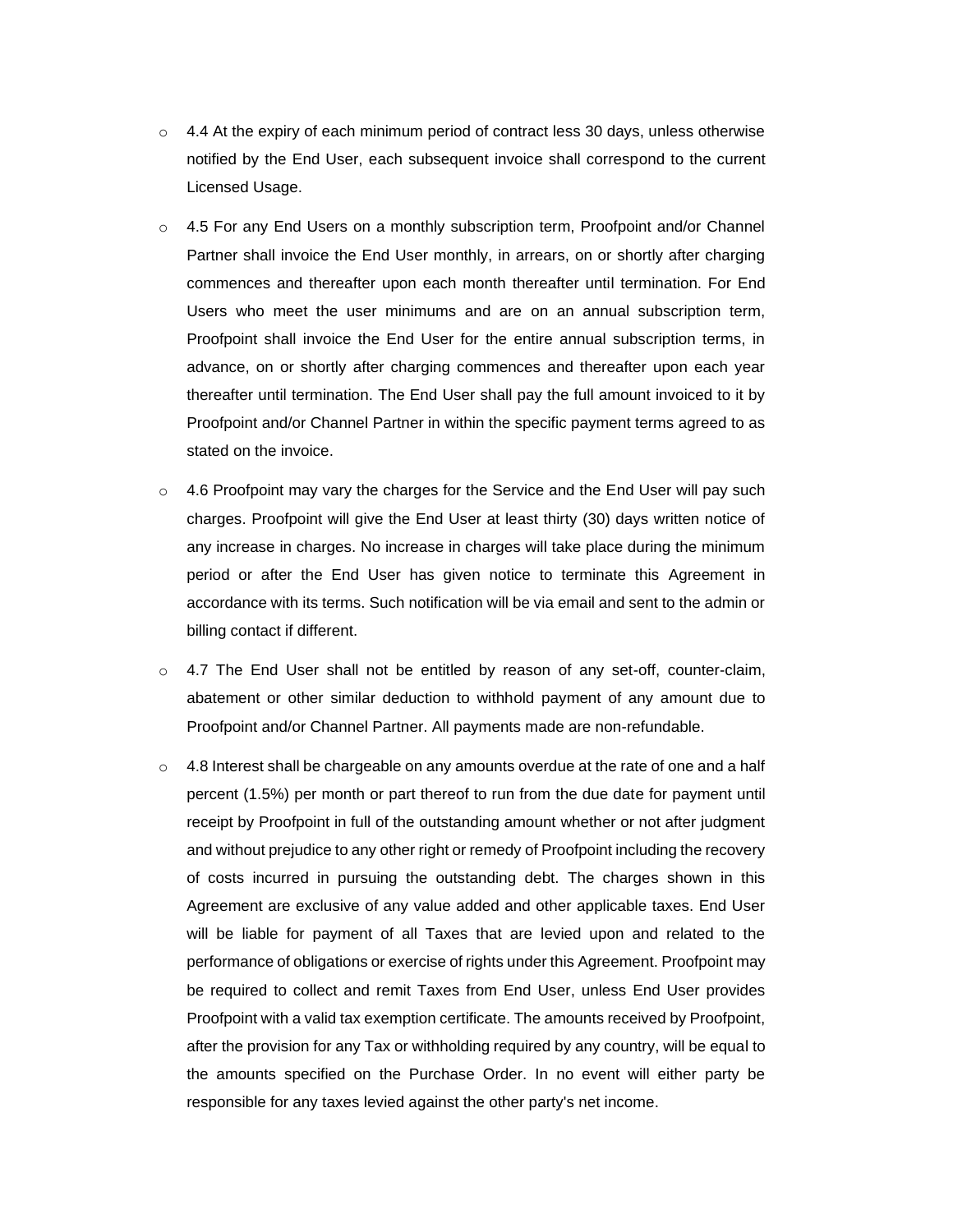# 5. 5. Proofpoint Warranties

- o 5.1 Proofpoint will provide the Service in accordance with the Service Description contained in Schedule 1 hereto.
- $\circ$  5.2 To the extent permitted by law, the foregoing conditions are In lieu of and exclude all other express and implied warranties, conditions and other terms, including but not limited to warranties of merchantability, satisfactory quality and fitness for a particular purpose. PROOFPOINT AND PROOFPOINT LICENSORS DISCLAIM ANY AND ALL OTHER WARRANTIES, WHETHER EXPRESS, IMPLIED, OR STATUTORY, INCLUDING BUT NOT LIMITED TO THE IMPLIED WARRANTIES OF MERCHANTABILITY, FITNESS FOR A PARTICULAR PURPOSE, INCLUDING WITHOUT LIMITATION REGULATORY COMPLIANCE, PERFORMANCE, ACCURACY, RELIABILITY, AND NONINFRINGEMENT. PROOFPOINT DOES NOT WARRANT THE ACCURACY OF THE INTENDED EMAIL BLOCKING OF ANY MAIL MESSAGE, THE SERVICES WILL MEET END USER'S REQUIREMENTS OR THAT NO EMAIL WILL BE LOST OR THAT THE SERVICES WILL NOT GIVE FALSE POSITIVE OR FALSE NEGATIVE RESULTS OR THAT ALL SPAM AND VIRUSES WILL BE ELIMINATED OR THAT LEGITIMATE MESSAGES WILL NOT BE OCCASIONALLY QUARANTINED AS SPAM. PROOFPOINT DOES NOT WARRANT THE OPERATION OF THE SERVICES WILL BE UNINTERRUPTED OR ERROR-FREE. THIS DISCLAIMER OF WARRANTY CONSTITUTES AN ESSENTIAL PART OF THE AGREEMENT. SOME JURISDICTIONS DO NOT ALLOW LIMITATIONS ON HOW LONG AN IMPLIED WARRANTY LASTS SO THE FOREGOING LIMITATIONS MAY NOT APPLY TO END USER.
- 6. 6. Limitation of Liability
	- o 6.1 PROOFPOINT'S LIABILITY FOR DIRECT DAMAGES UNDER THIS AGREEMENT SHALL IN NO EVENT EXCEED THE FEES DUE AND PAYABLE BY END USER TO PROOFPOINT DURING THE TWELVE (12) MONTHS IMMEDIATELY PRIOR TO THE EVENT CAUSING SUCH LOSS PER EVENT OR SERIES OF CONNECTED EVENTS.
	- o 6.2 IN NO EVENT SHALL PROOFPOINT OR ITS LICENSORS OR SUPPLIERS HAVE ANY LIABILITY TO THE OTHER OR ANY THIRD PARTY FOR ANY INDIRECT, SPECIAL, INCIDENTAL, PUNITIVE, OR CONSEQUENTIAL DAMAGES, INCLUDING BUT NOT LIMITED TO DAMAGES FOR LOSS OF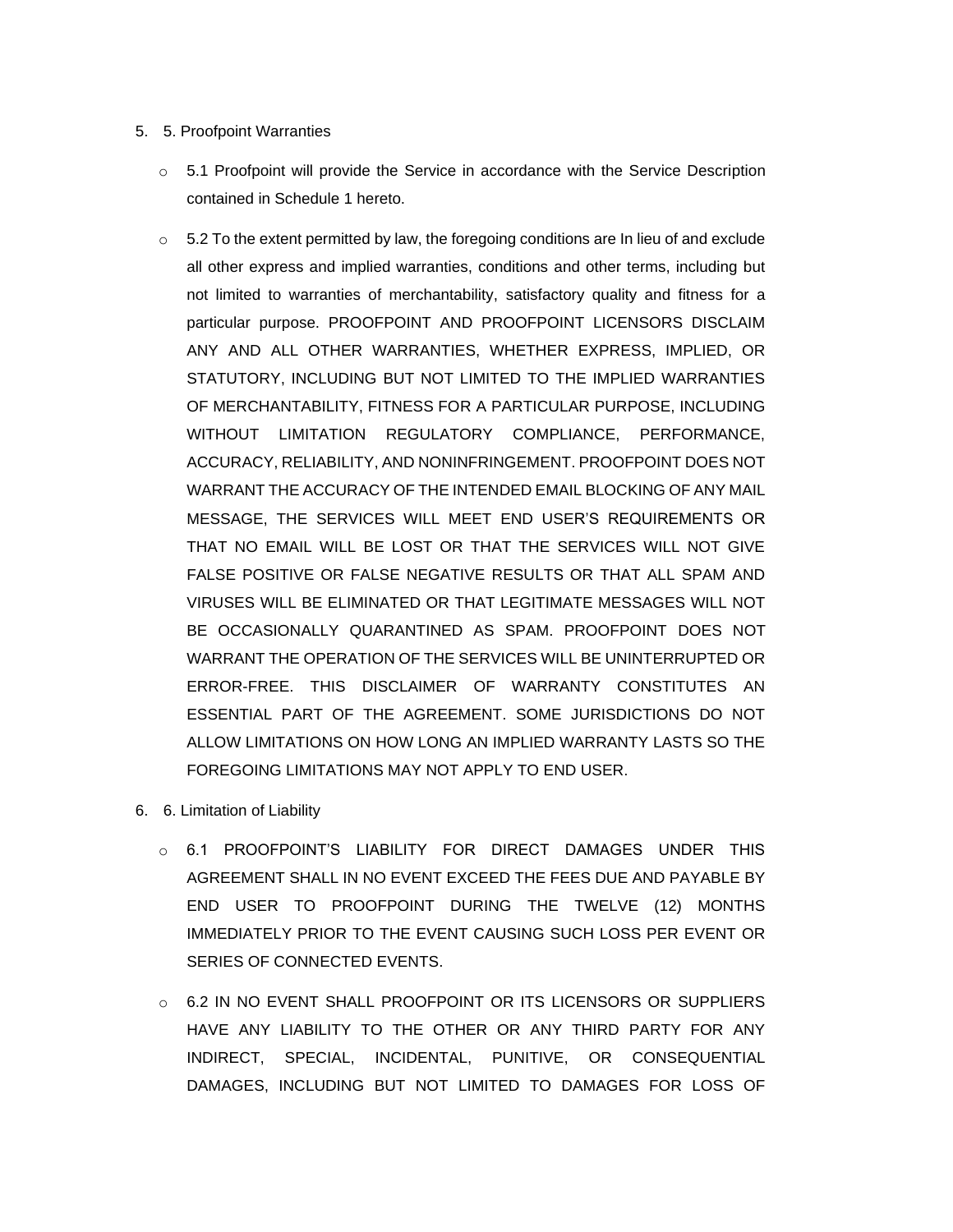PROFITS, LOSS OF DATA, BUSINESS INTERRUPTION, OR OTHER COMMERCIAL DAMAGES OR LOSSES, ARISING OUT OF OR IN CONNECTION WITH THIS AGREEMENT, HOWEVER CAUSED AND, WHETHER IN CONTRACT, TORT OR UNDER ANY OTHER THEORY OF LIABILITY AND WHETHER OR NOT THE PARTY HAS BEEN ADVISED OF THE POSSIBILITY OF SUCH DAMAGES.

- o 6.3 THE LIMITATION OF LIABILITY AND EXCLUSION OF CERTAIN DAMAGES STATED HEREIN WILL APPLY REGARDLESS OF THE FAILURE OF ESSENTIAL PURPOSE OF ANY REMEDY. BOTH PARTIES HEREUNDER SPECIFICALLY ACKNOWLEDGE THAT THESE LIMITATIONS OF LIABILITY ARE REFLECTED IN THE PRICING.
- 7. 7. Intellectual Property Rights. As between the parties, Proofpoint retains all title, intellectual property and other ownership rights throughout the world in and to the Services and service offering. End User retains all title, intellectual property and other ownership rights in all End User Data, End User Confidential Information and all data, text, files, output, programs, information, or other information and material that End User provides, develops, or makes available or uses in conjunction with any Service offering. End User's rights to use the Services shall be limited to those expressly granted in this Agreement. End User is not authorized to use (and shall not permit any third party to use) the Services or any portion thereof except as expressly authorized by this Agreement or the applicable Purchase Order. There are no implied rights and all other rights not expressly granted herein are reserved. No license, right or interest in any Proofpoint trademark, copyright, trade name or service mark is granted hereunder. End User shall not remove from any full or partial copies made by End User of the Services any copyright or other proprietary notice contained in or on the original, as delivered to End User.
- 8. 8. Intellectual Property Rights Indemnity
	- $\circ$  8.1 Proofpoint will (i) defend and indemnify End User against any suit or proceeding by a third party to the extent based on a rightful claim that the applicable Service(s) in the form created and provided by Proofpoint and sold to End User pursuant to this Agreement (the*"Indemnified Product(s)"*) directly infringes any valid U.S. patent or U.S. copyright, or misappropriates any valid trade secret enforceable under the laws of the United States or a jurisdiction thereof, and (ii) pay any damages finally awarded in such suit or proceeding as a result of such claim (or pay any settlement of such claim), provided that End User will promptly notify Proofpoint in writing of the third party claim, suit or proceeding (in any event, within thirty (30) days after End User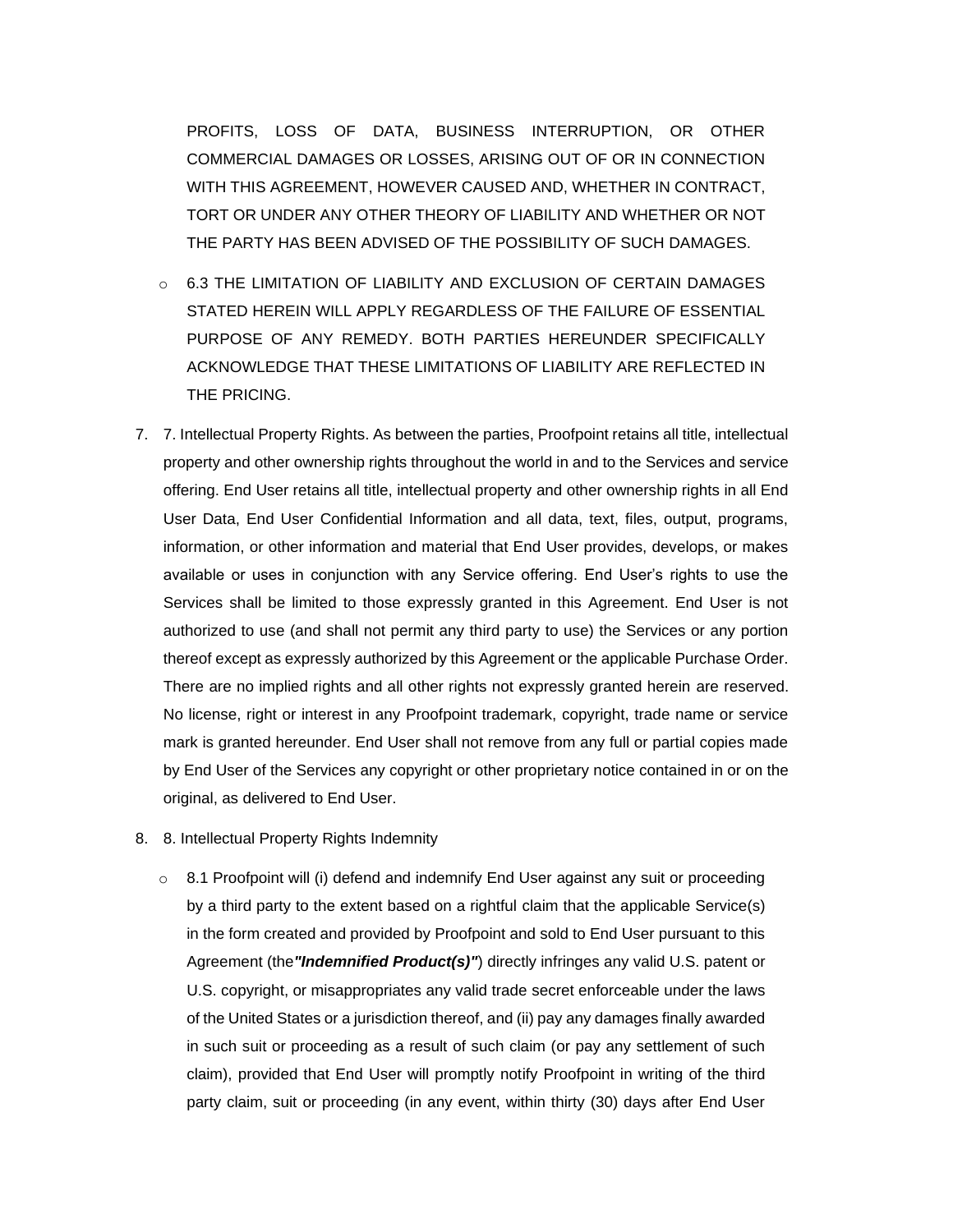becomes aware or reasonably should have been aware of such claim); authorizes and allows Proofpoint to have sole control of the defense and/or settlement of the claim; and provides any information, assistance and other cooperation reasonably requested by Proofpoint in connection with the claim, suit or proceeding. In the event of a claim relating to an Indemnified Product, Proofpoint will, at its sole option and expense: (a) procure for End User the right to use the Indemnified Products under the terms of this Agreement; (b) replace or modify the Indemnified Products to be (or to make it more likely to be) non-infringing; or (c) if the foregoing options are not reasonably practicable, then Proofpoint may terminate End User's rights to use Indemnified Products and refund all amounts paid by End User to Proofpoint attributable to End Users' future usage or access to the Indemnified Products hereunder. Proofpoint shall have no liability for, and the aforementioned Proofpoint obligations shall not apply to any claim based on or relating to (1) the use of the Indemnified Products in combination with any other product, service or device, if such infringement claim would have been avoided by the use of the Indemnified Products without such other product, service or device; (2) any modification or adaptation to the Indemnified Products; (3) use of an Indemnified Products other than as expressly authorized pursuant to this Agreement; (4) use of the Indemnified Products by End User after Proofpoint has made available to End User a modified version or replacement for the Indemnified Products or has provided notice to End User that a claim of infringement has been or may be made with respect to the Indemnified Product; or (5) specifications, instructions, features, functions or designs or other elements provided by or requested by End User. The foregoing is the sole and exclusive remedy of End User and the entire liability of Proofpoint with respect to any infringement or claim of infringement of any third party intellectual property right.

- 9. 9. Termination
	- $\circ$  9.1 Without prejudice to any other rights to which it may be entitled, either party may terminate this Agreement with immediate effect:
		- 9.1.1 if the other party commits any material breach of any of the terms herein and (If such a breach is remediable) fails to remedy that breach within thirty (30) days of that party being notified under this Section 9.1.2 of the breach, such notice to refer to the notifying party's intent to terminate this Agreement unless the breach is remedied; or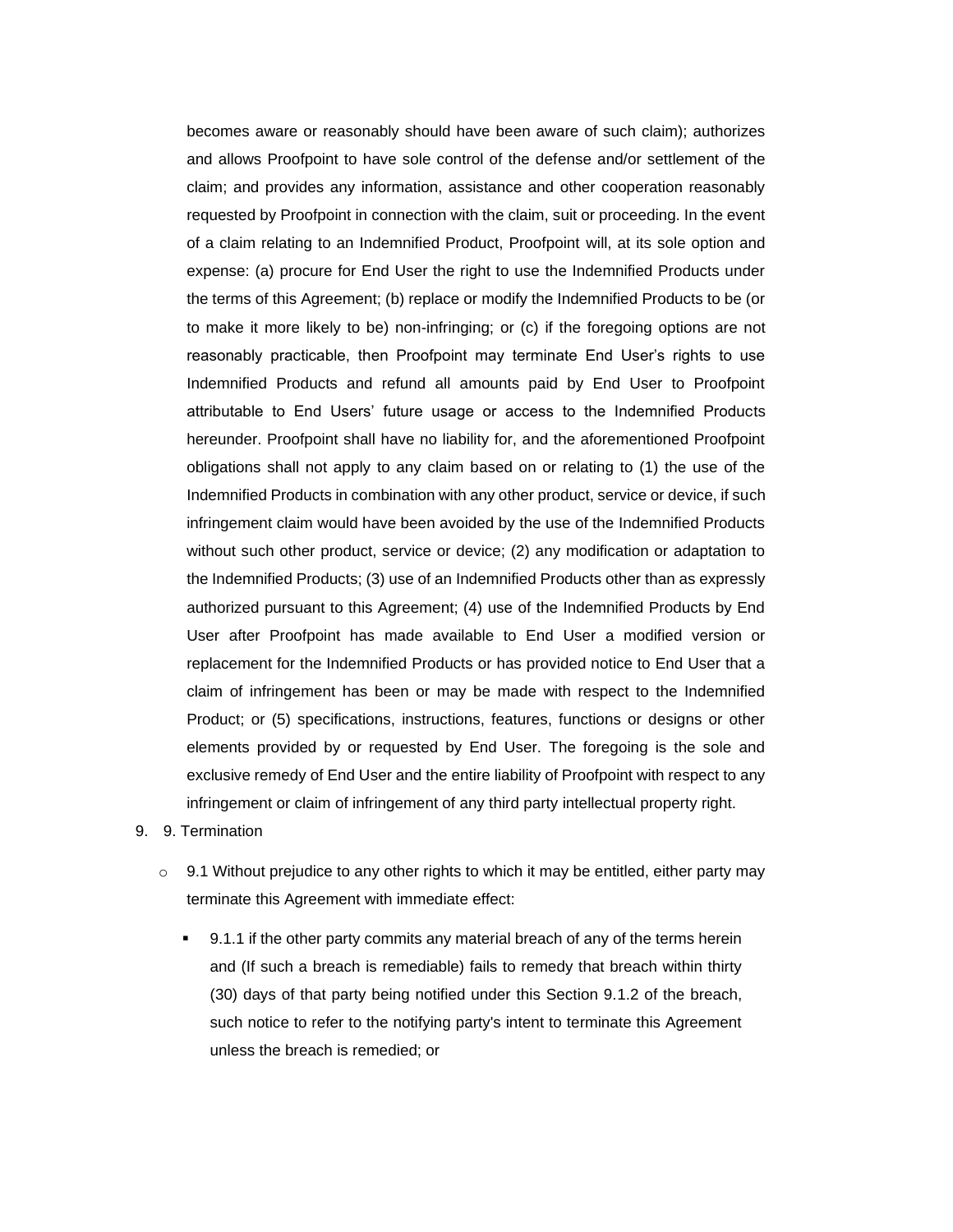- 9.1.2 if an order is made or a resolution Is passed for the winding up of the other party or If an order is made for the appointment of an administrator to manage the affairs, business and property of the other party or if a receiver, administrator or administrative receiver is appointed of any of the other party's assets or undertaking or if circumstances arise which entitle the Court or a creditor to appoint a receiver or manager or which entitle the Court to make a winding-up order or if the other party takes or suffers any similar or analogous action in consequence of debt.
- 9.2 Proofpoint may terminate this Agreement with immediate effect if there is a change of control of the End User.
- 9.3 Proofpoint as an alternative to Section 9.1.1 or during the thirty (30) day period specified in Section 9.1.1. may suspend the provision of the Service to the End User with immediate effect if: (i) the End User is in material breach of any obligation in this Agreement; or (ii) the End User allows Open Relay to occur or; (iii) the End User is sending bulk mail through the outbound relay service.
- 9.4 Termination of this Agreement shall be without prejudice to any rights or liabilities accrued at the date of termination. In the event of the termination or expiration of this Agreement, the provisions of this Agreement which by their nature extend beyond the expiration or termination of this Agreement, as well as any accrued rights to payment shall remain in effect beyond such termination or expiration until fulfilled.

## 10. 10. Confidentiality

- o 10.1 As used herein, *"Confidential Information"* means all confidential and proprietary information of a party (*"Disclosing Party"*) disclosed to the other party (*"Receiving Party"*), whether orally or in writing, that is designated as "confidential" or the like, or, that reasonably should be understood to be confidential given the nature of the information and the circumstances of disclosure, including the terms and conditions of this Agreement (including pricing and other terms reflected in and Purchase Order), the Service(s), software, business and marketing plans, technology and technical information, product designs, and business processes.
- $\circ$  10.2 "Confidential Information" shall not include information that (i) is or becomes a matter of public knowledge through no act or omission of the Receiving Party; (ii) was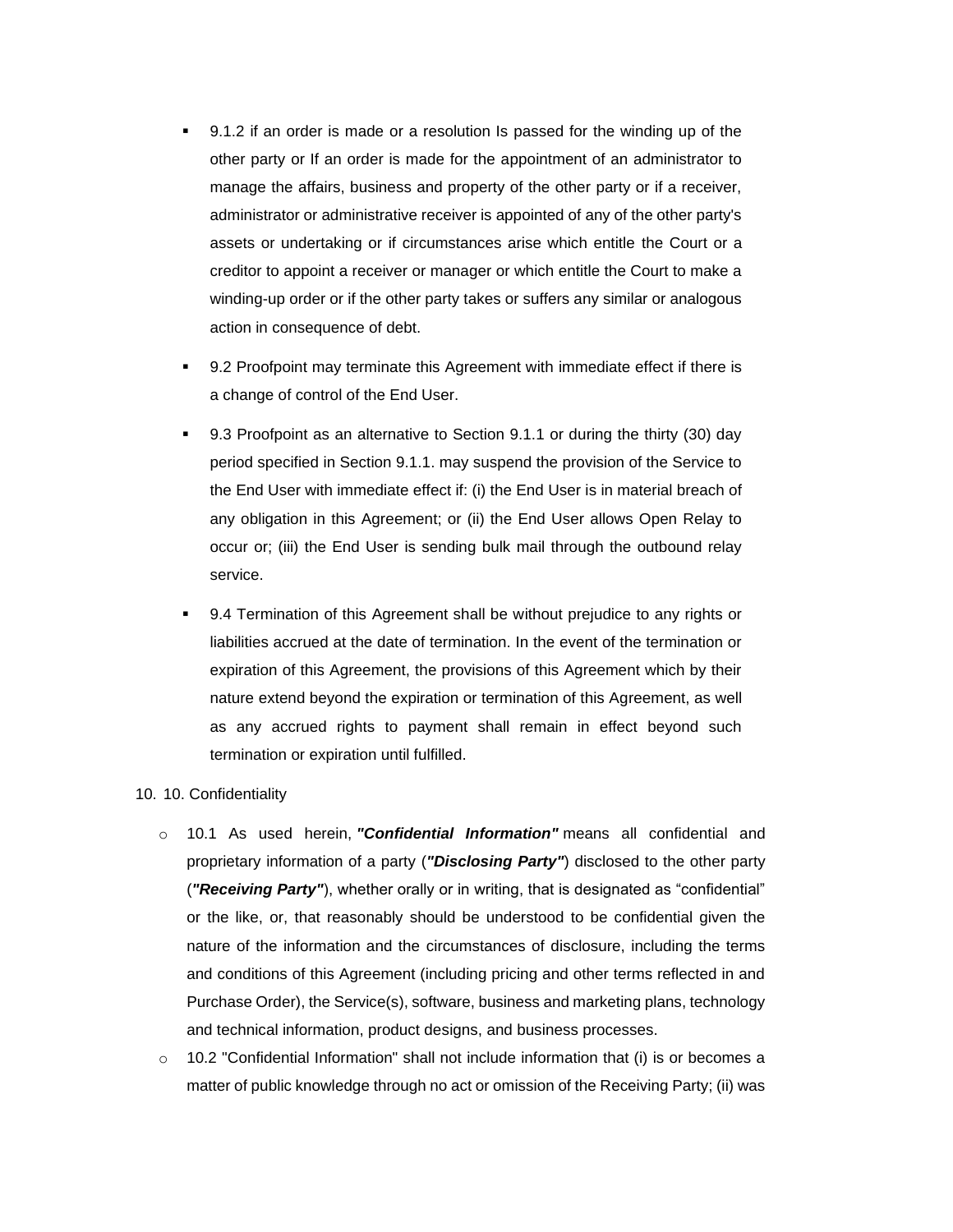in the Receiving Party's lawful possession prior to the disclosure without restriction on disclosure; (iii) is lawfully disclosed to the Receiving Party by a third party that lawfully and rightfully possesses such information without restriction on disclosure; (iv) information that the Receiving Party can document resulted from its own research and development, independent of receipt of the disclosure from the Disclosing Party; or (v) is disclosed with the prior written approval of the Disclosing Party.

- $\circ$  10.3 Receiving Party shall not (i) disclose any Confidential Information of the Disclosing Party to any third party, except as otherwise expressly permitted herein or (ii) use any Confidential Information of Disclosing Party for any purpose outside the scope of this Agreement or in any manner that would constitute a violation of any laws or regulations, including without limitation the export control laws of the United States, except with Disclosing Party's prior written consent. The Receiving Party shall not make Confidential Information available to any of its employees or consultants except those that have agreed to obligations of confidentiality at least as restrictive as those set forth herein and have a "need to know" such Confidential Information. The Receiving Party agrees to hold the Disclosing Party's Confidential Information in confidence and to take all precautions to protect such Confidential Information as the Receiving Party employs with respect to its own Confidential Information of a like nature, but in no case shall the Receiving Party employ less than reasonable precautions. Receiving Party shall promptly notify Disclosing Party if it becomes aware of any actual or reasonably suspected breach of confidentiality of Disclosing Party's Confidential Information. This Agreement will not be construed to prohibit disclosure of Confidential Information to the extent that such disclosure is required to by law or valid order of a court or other governmental authority; provided, however, to the extent permitted by law, the responding party shall give prompt written notice to the other party to enable the other party to seek a protective order or otherwise prevent or restrict such disclosure and, if disclosed, the scope of such disclosure is limited to the extent possible.
- $\circ$  10.4 The Receiving Party will return all copies of the Disclosing Party's Confidential Information upon the earlier of (i) the Disclosing Party's request, or (ii) the termination or expiration of this Agreement. Instead of returning such Confidential Information, the Receiving Party may destroy all copies of such Confidential Information in its possession; provided, however, the Receiving Party may retain a copy of any Confidential Information disclosed to it solely for archival purposes, provided that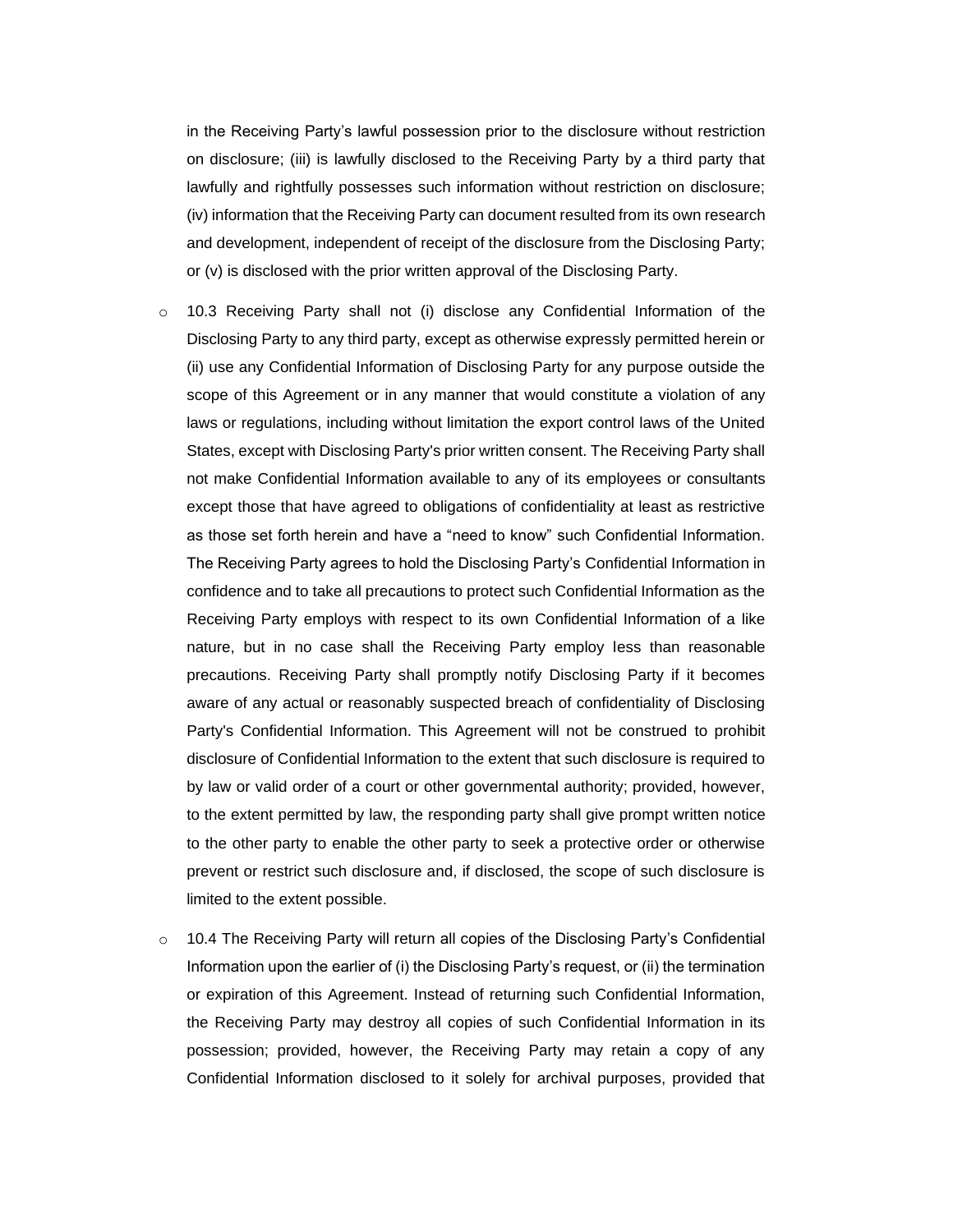such copy is retained in secure storage and held in the strictest confidence for so long as the Confidential Information remains in the possession of the Receiving Party.

- $\circ$  10.5 The parties acknowledge and agree that the confidentiality obligations set forth in this Agreement are reasonable and necessary for the protection of the parties' business interests, that irreparable injury may result if they are breached, and that in the event of any actual or potential breach of Section 10, that the non-breaching party may have no adequate remedy at law and shall be entitled to seek injunctive and/or other equitable relief as may be deemed proper by a court of competent jurisdiction.
- $\circ$  10.6 Proofpoint recognize and confirm that the content of all emails sent to or received from the End User by the Service is End User Confidential Information. However, Proofpoint reserve the right to utilize the virus-related content of such email or its attachments solely for the purposes of: (i) maintaining and improving the performance and the integrity of the Service; (ii) complying with all regulatory, legislative or contractual requirements; and (iii) making available to licensors of the Service any information passing through the Service which may be of interest to the licensors solely for the purpose of further developing and enhancing the Service. Where Proofpoint exercise the foregoing rights Proofpoint will use all reasonable endeavors to keep confidential all information received from the End User or for the End User In connection with the Service.
- 11. 11. Miscellaneous.
	- $\circ$  11.1 Neither party shall be liable to the other for any delay or failure to perform hereunder (excluding payment obligations) due to circumstances beyond such party's reasonable control, including acts of God, acts of government, flood, fire, earthquakes, civil unrest, acts of terror, strikes or other labor problems (excluding those involving such party's employees), service disruptions involving hardware, software or power systems not within such party's possession or reasonable control, and denial of service attacks.
	- o 11.2 Nothing in this Agreement is intended to confer on a person any right to enforce any term of this Agreement which that person would not have had but for the Contract (Rights of Third Parties) Act 1999. The parties are independent contractors, and no partnership, franchise, joint venture, agency, fiduciary or employment relationship between the parties is created hereby. There are no third party beneficiaries to this Agreement.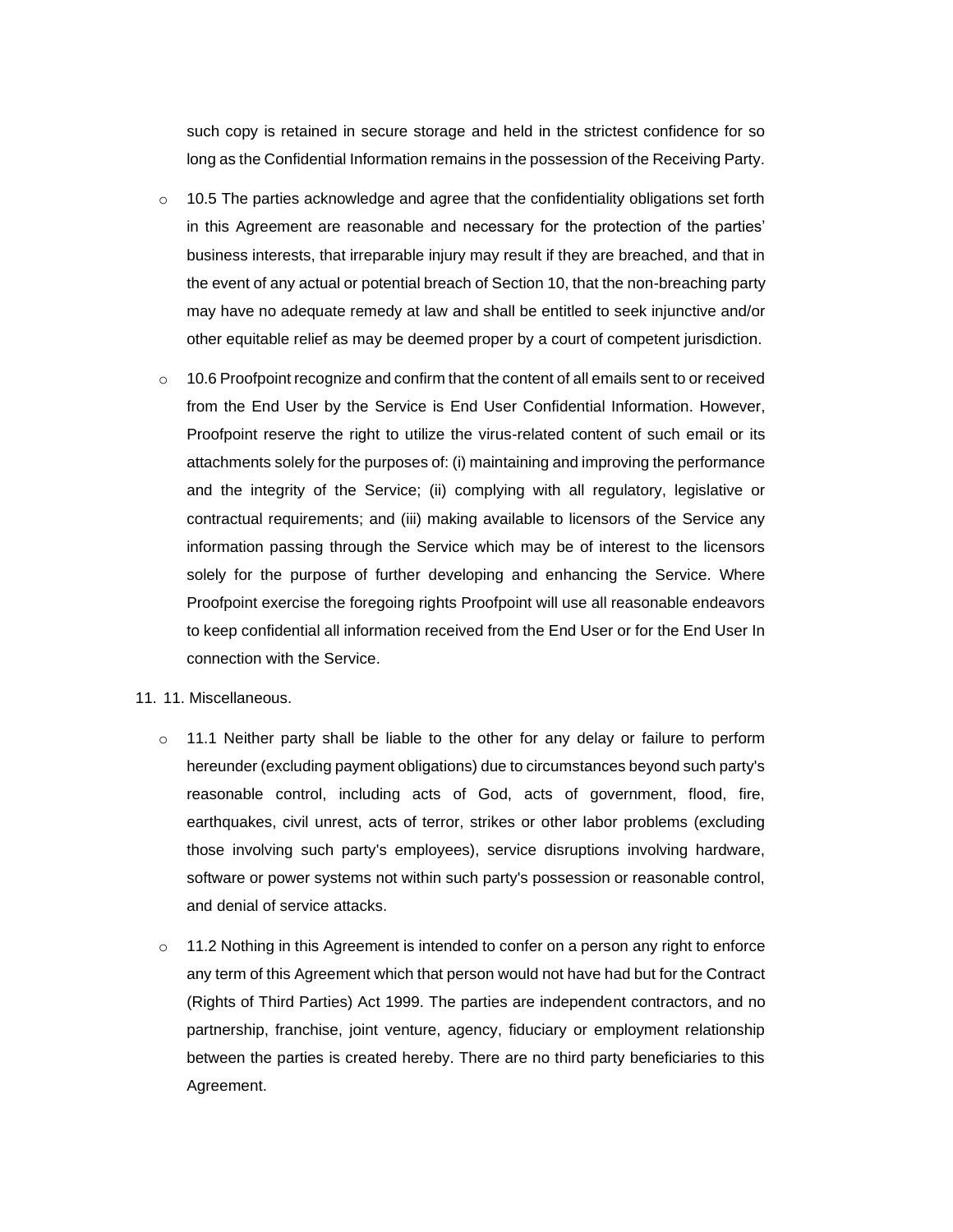- $\circ$  11.3 Each party agrees to comply with all applicable regulations of the United States Department of Commerce and with the United States Export Administration Act, as amended from time to time, and with all applicable laws and regulations of other jurisdictions with respect to the importation and use of the Service(s) and Proofpoint Confidential Information and any media, to assure that the Service(s), Proofpoint Confidential Information and media are not exported, imported or used in violation of law or applicable regulation.
- $\circ$  11.4 Proofpoint has no control or influence over the content of the emails processed by the Service the End User. The End User shall use all reasonable efforts to ensure it Informs (for example via a banner message on emails) those who use any communications system covered by the Service, that communications transmitted through such system maybe intercepted, and indicate the purposes of such interception. End User grants to Proofpoint an irrevocable, royalty-free, fully-paid up, non-exclusive, license to use data from suspicious and unwanted emails, including email metadata, embedded URLs and attachments (which may include personal data), for its security services platform. Such use may entail the data being stored for analysis for up to 120 days from the point of initial transit through the Services or in perpetuity, depending on the nature of the suspicious or threatening characteristic.
- $\circ$  11.5 This Agreement constitutes the entire agreement of the parties and supersedes all prior or contemporaneous agreements, proposals or representations, written or oral, concerning its subject matter. No amendment or waiver of any provision of this Agreement shall be effective unless in writing and signed by the party against whom the amendment or waiver is to be asserted. Notwithstanding any language to the contrary therein, any Purchase Order issued by End User or Channel Partner to Proofpoint shall be deemed a convenient order and payment device only and no terms stated in any Purchase Order or in any other order document shall be incorporated into this Agreement, and all such terms shall be void and of no effect.
- $\circ$  11.6 No failure or delay in exercising any right hereunder shall constitute a waiver of such right. Except as otherwise provided, remedies provided herein are in addition to, and not exclusive of, any other remedies of a party at law or in equity. If any provision of this Agreement is held by a court of competent jurisdiction to be contrary to law, such provision shall be modified by the court and interpreted so as best to accomplish the objectives of the original provision to the fullest extent permitted by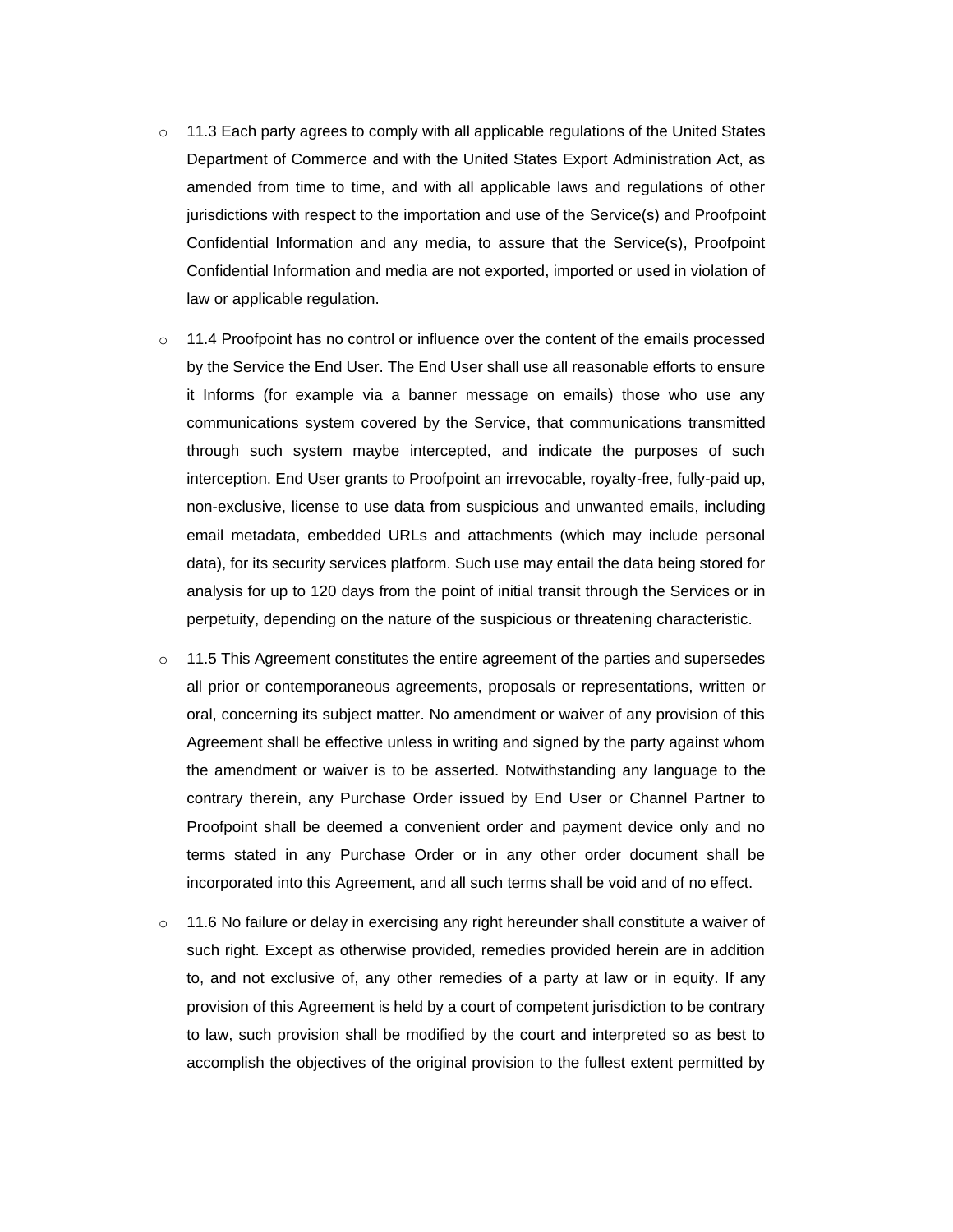law, and the remaining provisions shall remain in effect. The parties' rights and remedies under this Agreement are cumulative.

- $\circ$  11.7 End User is not entitled to transfer or assign this Agreement without Proofpoint's prior written consent.
- $\circ$  11.8 Any notice required to be given pursuant to this Agreement shall be in writing and shall be given by delivering the notice by hand, or by sending the same by prepaid first class post (airmail if to an address outside the country of posting) to Proofpoint at Proofpoint, Inc., 892 Ross Drive, Sunnyvale, CA 94089 Attn: Legal Department, Re: Proofpoint Essentials Notice, and to End User at the address set out in its account information or such other address as either party notifies to the other from time to time. Any notice given according to the above procedure shall be deemed to have been given at the time of delivery (if delivered by hand) and when received (if sent by post).
- $\circ$  11.9 This Agreement shall be governed and construed under the laws in the country in which you purchased a license to the Services as identified in the following table, and the parties submit to the jurisdiction and venue of the courts described below. Notwithstanding the foregoing nothing herein shall preclude either party from seeking injunctions from any court of competent jurisdiction in order to protect its intellectual property rights or Confidential Information. The United Nations Convention on Contracts for the International Sale of Goods does not apply.

| Country              | <b>Governing Law</b>   | <b>Exclusive Jurisdiction</b><br>and Venue Resides with<br><b>Courts Located in</b> |
|----------------------|------------------------|-------------------------------------------------------------------------------------|
| Australia            | <b>New South Wales</b> | Sydney                                                                              |
| Canada               | Province of Ontario    | Toronto                                                                             |
| France               | France                 | Commercial Courts of<br>Paris                                                       |
| Germany              | Germany                | <b>Berlin</b>                                                                       |
| Italy                | Italy                  | Milan                                                                               |
| United Kingdom       | England                | High Court of London                                                                |
| <b>United States</b> | State of California    | County of Santa Clara                                                               |

 $\circ$  11.10 The End User agrees that Proofpoint may use the End User's company name, logo and testimonial (if such testimonial is provided) in Proofpoint' promotional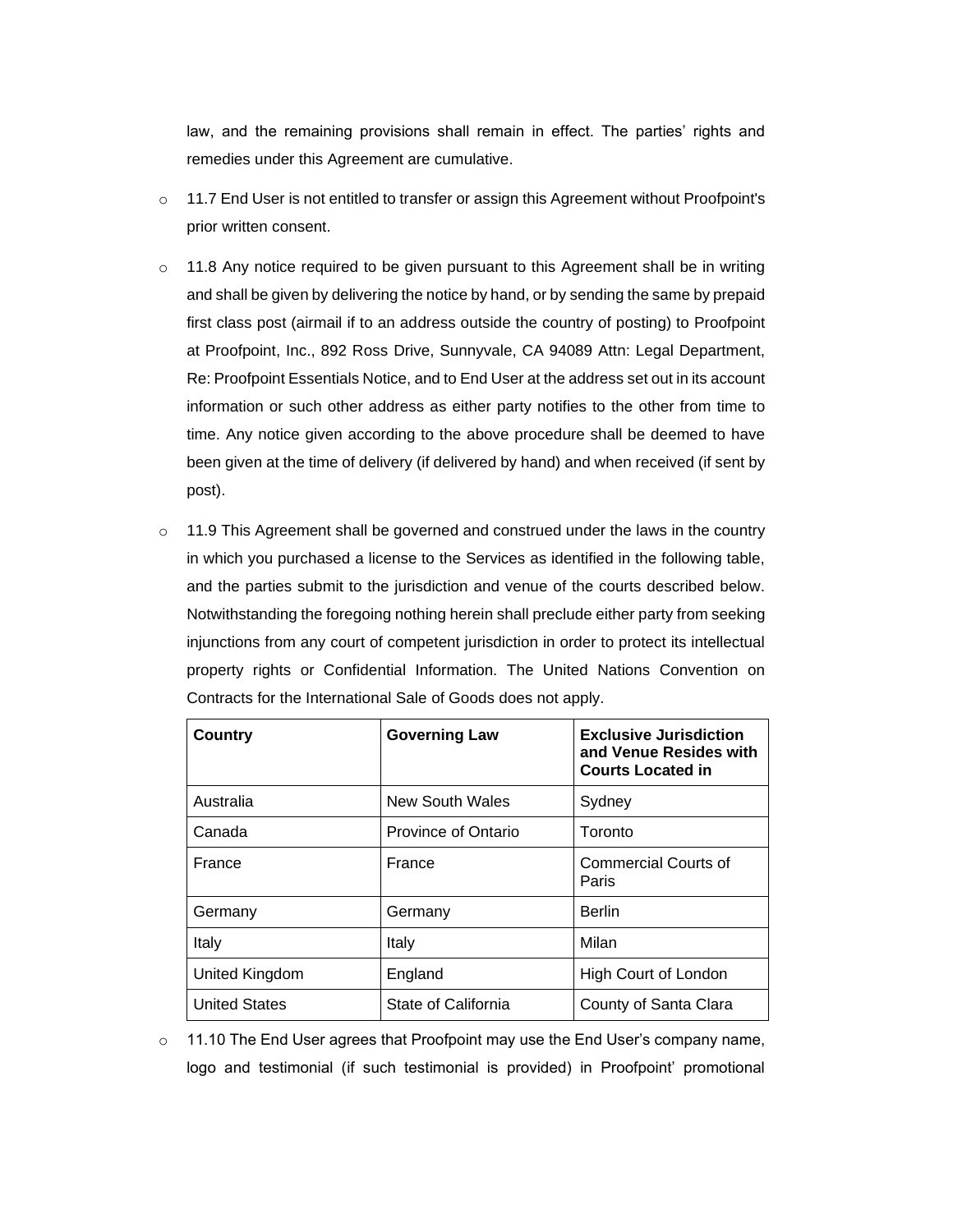material and communications including, but not limited to, proposals, presentations, website and corporate brochure.

12. 12. Protected Health Information

For End Users who have access to Protected Health Information (as defined in 45 CFR Section 160.103), this section 12 applies. The parties agree to handle such Protected Health Information in accordance with the terms of the Business Associate Addendum ("BAA"). Proofpoint's current BAA is available on Proofpoint's website at [https://www.proofpoint.com/us/legal/trusta](https://www.proofpoint.com/us/legal/trust)nd may be updated from time to time in its sole discretion, provided that any update shall not materially degrade the level of protection.

13. **COUNTRY UNIQUE TERMS**. If you purchased the Services in any territory specified below (the "Local Territory"), this section sets forth specific provisions as well as exceptions to the above terms and condition. To the extent any provision applicable to the Local Territory (the "Local Provision") set forth below is in conflict with any other term or condition in this agreement, the Local Provision will supersede such other term or condition with respect to any licenses purchased in the Local Territory.

- o **Australia:**
	- **a) Proofpoint Warranties (Section 5):** The following is added: The warranties specified this Section are in addition to any rights End User may have under the Competition and Consumer Act 2010 or other legislation and are only limited to the extent permitted by the applicable legislation.
	- **b) Limitation of Liability (Section 6):** The following is added: Where Proofpoint is in breach of a condition or warranty implied by the Competition and Consumer Act 2010, Proofpoint's liability is limited to the repair or replacement of the goods, or the supply of equivalent goods. Where that condition or warranty relates to right to sell, quiet possession or clear title, or the goods are of a kind ordinarily obtained for personal, domestic or household use or consumption, then none of the limitations in this paragraph apply.
- o **Canada**
	- **Personal Data:** The following is added as a new Section 14: "Personal Data" refers to information relating to an identified or identifiable individual made available by one of the parties, its personnel or any other individual to the other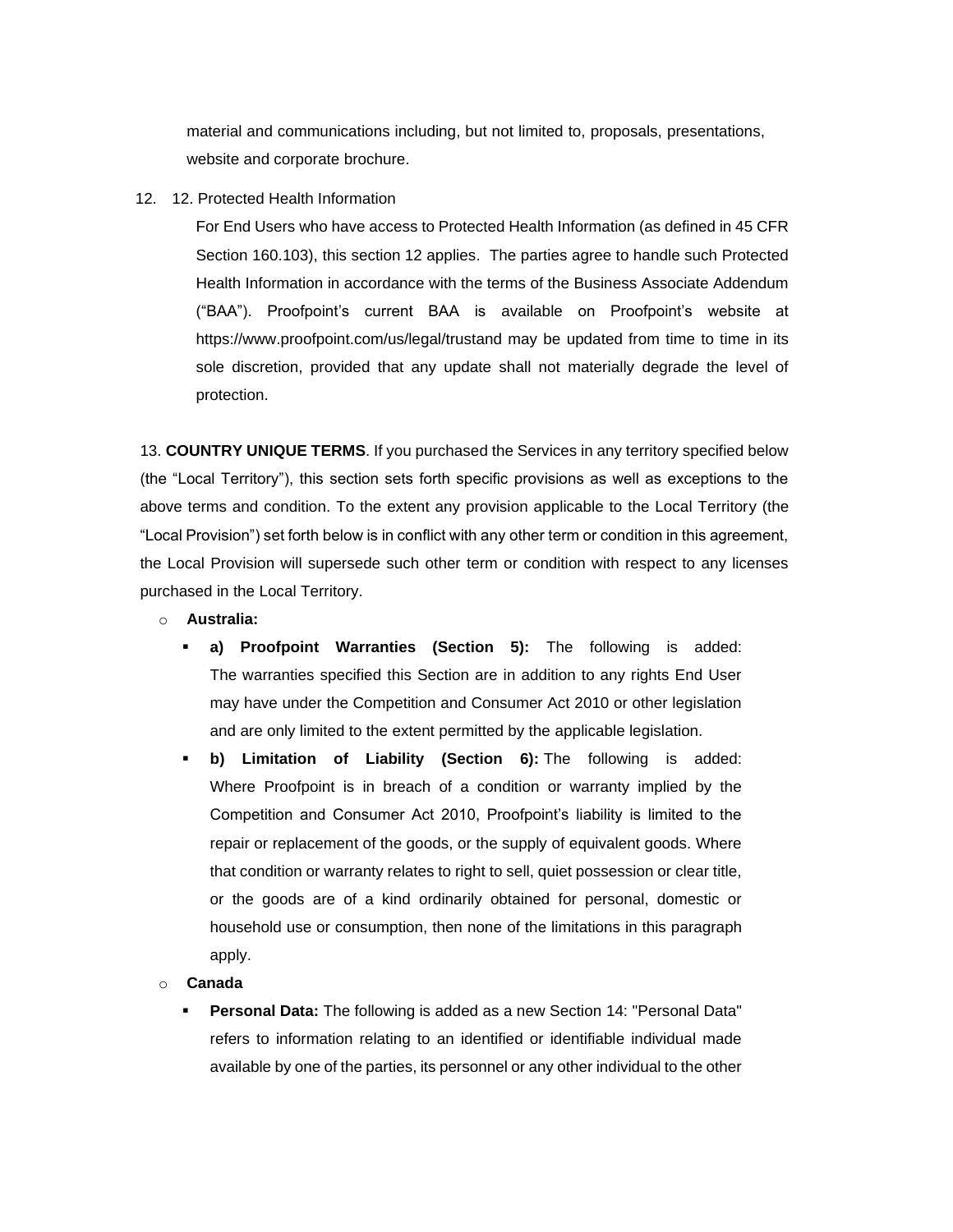in connection with this Agreement. The following provisions apply in the event that one party makes Personal Data available to the other:

- (1) General
	- (a) Each party is responsible for complying with any obligations applying to it under applicable Canadian data privacy laws and regulations (″Laws″).
	- (b) Neither party will request Personal Data beyond what is necessary to fulfill the purpose(s) for which it is requested. The purpose(s) for requesting Personal Data must be reasonable. Each party will agree in advance as to the type of Personal Data that is required to be made available.
- (2) Security Safeguards
	- (a) Each party acknowledges that it is solely responsible for determining and communicating to the other the appropriate technological, physical and organizational security measures required to protect Personal Data.
	- (b) Each party will ensure that Personal Data is protected in accordance with the security safeguards communicated and agreed to by the other
	- (c) Each party will ensure that any third party to whom Personal Data is transferred is bound by the applicable terms of this section.
	- (d) Additional or different services required to comply with the Laws will be deemed a request for new services.
- $(3)$  Use

Each party agrees that Personal Data will only be used, accessed, managed, transferred, disclosed to third parties or otherwise processed to fulfill the purpose(s) for which it was made available.

- (4) Access Requests
	- (a) Each party agrees to reasonably cooperate with the other in connection with requests to access or amend Personal Data.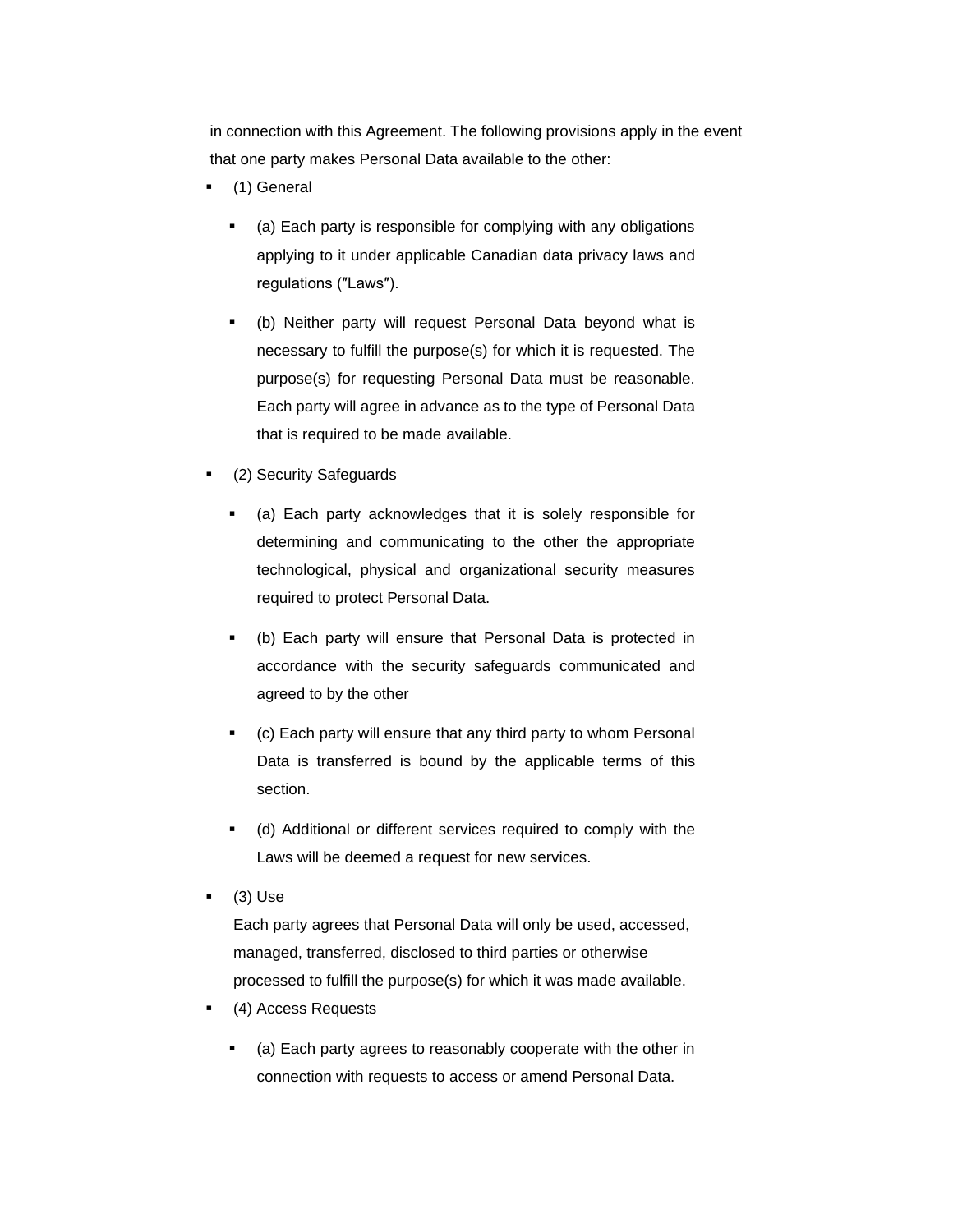- (b) Each party agrees to reimburse the other for any reasonable charges incurred in providing each other assistance.
- (c) Each party agrees to amend Personal Data only upon receiving instructions to do so from the other party or its personnel.
- (5) Retention
	- Each party will promptly return to the other or destroy all Personal Data that is no longer necessary to fulfill the purpose(s) for which it was made available, unless otherwise instructed by the other or its personnel or required by law.
- (6) Public Bodies Who Are Subject to Public Sector Privacy Legislation For End Users who are public bodies subject to public sector privacy legislation, this section applies only to Personal Data made available to End User in connection with this Agreement, and the obligations in this section apply only to End User, except that: 1) section (2)(a) applies only to Proofpoint; 2) sections (1)(a) and (4)(a) apply to both parties; and 3) section (4)(b) and the last sentence in (1)(b) do not apply.

# o **European Union Member States (All Members)**

- **Personal Data:** The following is added as a new Section 14:
	- (1) Definitions:
		- (a) Personal Data personally identifiable information disclosed by End User to Proofpoint as part of the Services, including names, job titles, business addresses, telephone numbers and email addresses of End User's employees and contractors. For Austria, Italy and Switzerland, Personal Data also includes information about End User and its contractors as legal entities (for example, End User's revenue data and other transactional information)
		- $\bullet$  (b) Data Protection Authority the authority established by the Data Protection and Electronic Communications Legislation in the applicable country or, for non-EU countries, the authority responsible for supervising the protection of personal data in that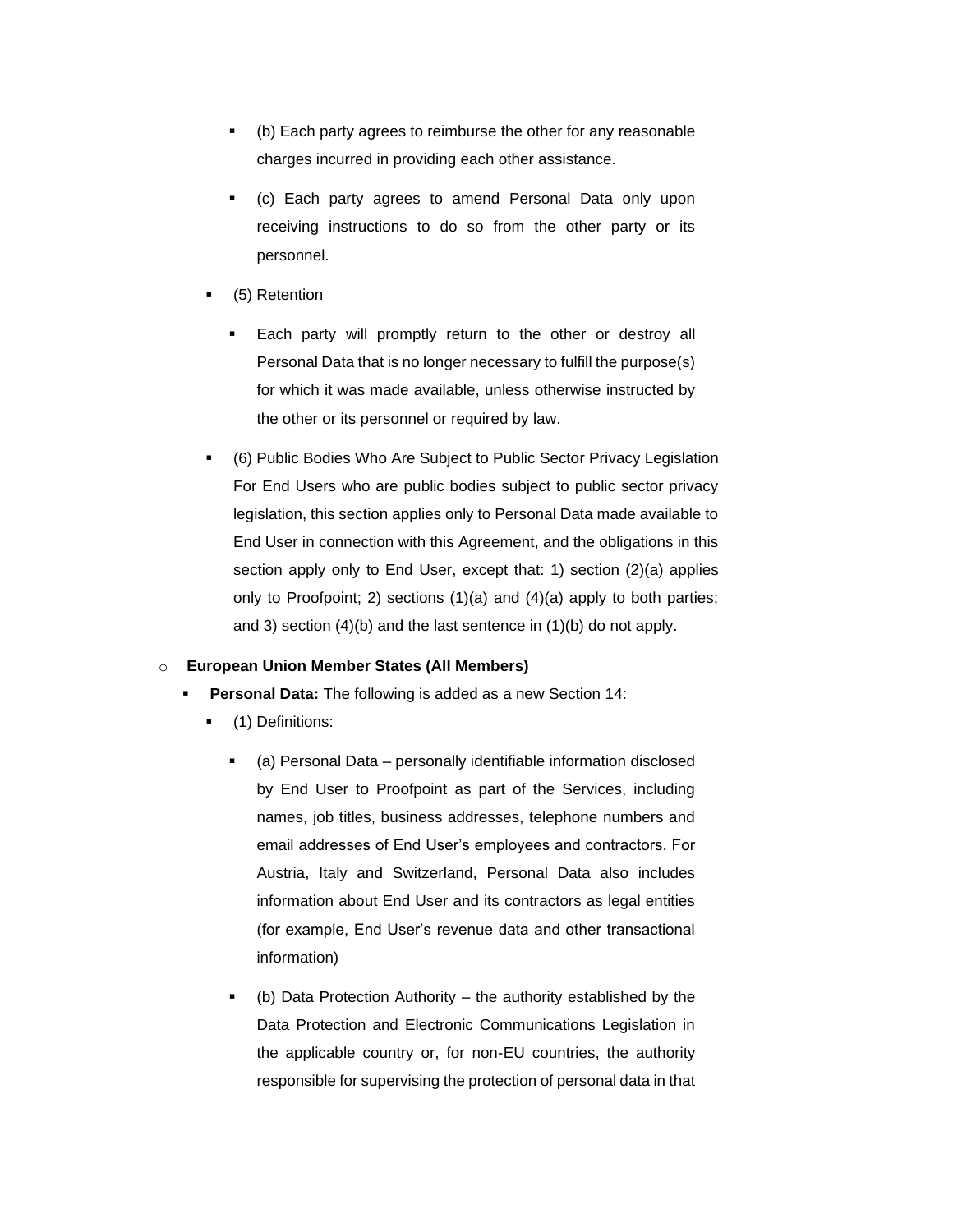country, or (for any of the foregoing) any duly appointed successor entity thereto.

- (c) Data Protection & Electronic Communications Legislation  $-$ (i) the applicable local legislation and regulations in force implementing the requirements of EU Directive 95/46/EC (on the protection of individuals with regard to the processing of personal data and on the free movement of such data) and of EU Directive 2002/58/EC (concerning the processing of personal data and the protection of privacy in the electronic communications sector); or (ii) for non-EU countries, the legislation and/or regulations passed in the applicable country relating to the protection of personal data and the regulation of electronic communications involving personal data, including (for any of the foregoing) any statutory replacement or modification thereof.
- (2) End User authorizes Proofpoint to process and use Personal Data in support of End User's use of the Services (the ″Specified Purpose″).
- (3) Proofpoint agrees that all Personal Data will be processed in accordance with the Data Protection & Electronic Communications Legislation and will be used only for the Specified Purpose.
- $(4)$  To the extent required by the Data Protection & Electronic Communications Legislation, End User represents that (a) it has obtained (or will obtain) any consents from (and has issued (or will issue) any notices to) data subjects as are necessary in order to enable Proofpoint to process and use the Personal Data for the Specified Purpose.
- (5) End User authorizes Proofpoint to transfer Personal Data outside the European Economic Area, provided that the transfer is made on contractual terms approved by the Data Protection Authority ("Model Clauses") or the transfer is otherwise permitted under the Data Protection & Electronic Communications Legislation. End User may at any time contact Proofpoint to enter into such Model Clauses.

### o **France**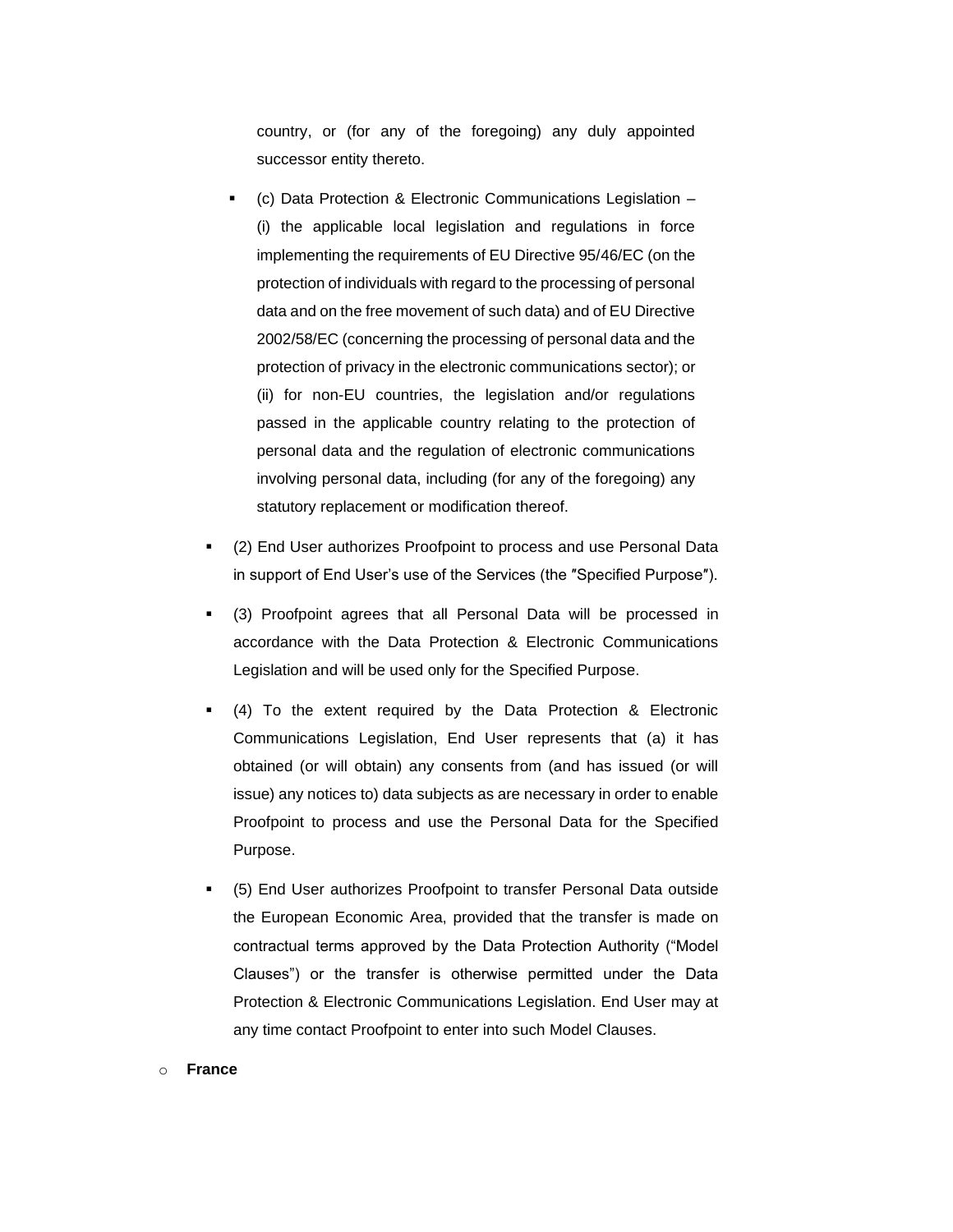a) Limitation of Liability (Section 6): The following replaces the terms of this section in its entirety:

Except as otherwise provided by mandatory law:

- 1. Proofpoint' liability for any damages and losses that may arise as a result of the performance of its obligations in connection with this Agreement is limited to the compensation of only those damages and losses proved and actually arising as an immediate and direct consequence of the non-fulfillment of such obligations (if Proofpoint is at fault), for a maximum amount equal to the charges You paid for the Services that has caused the damages. This limitation shall not apply to damages for bodily injuries (including death) and damages to real property and tangible personal property for which Proofpoint is legally liable.
- 2. UNDER NO CIRCUMSTANCES IS PROOFPOINT, OR ANY OF ITS SERVICES DEVELOPERS, LIABLE FOR ANY OF THE FOLLOWING, EVEN IF INFORMED OF THEIR POSSIBILITY: 1) LOSS OF, OR DAMAGE TO, DATA; 2) INCIDENTAL OR INDIRECT DAMAGES, OR FOR ANY ECONOMIC CONSEQUENTIAL DAMAGES; 3) LOST PROFITS, EVEN IF THEY ARISE AS AN IMMEDIATE CONSEQUENCE OF THE EVENT THAT GENERATED THE DAMAGES; OR 4) LOSS OF BUSINESS, REVENUE, GOODWILL, OR ANTICIPATED SAVINGS.
- 3. The limitation and exclusion of liability herein agreed applies not only to the activities performed by Proofpoint but also to the activities performed by its suppliers and Services developers, and represents the maximum amount for which Proofpoint as well as its suppliers and Services developers, are collectively responsible. This limitation shall not apply to damages for bodily injuries (including death) and damages to real property and tangible personal property for which Proofpoint is legally liable.

# o **Germany**

a) Warranty (Section 5): The following replaces the terms of this section in its entirety:

Proofpoint warrants that the Services provides the functionalities set forth in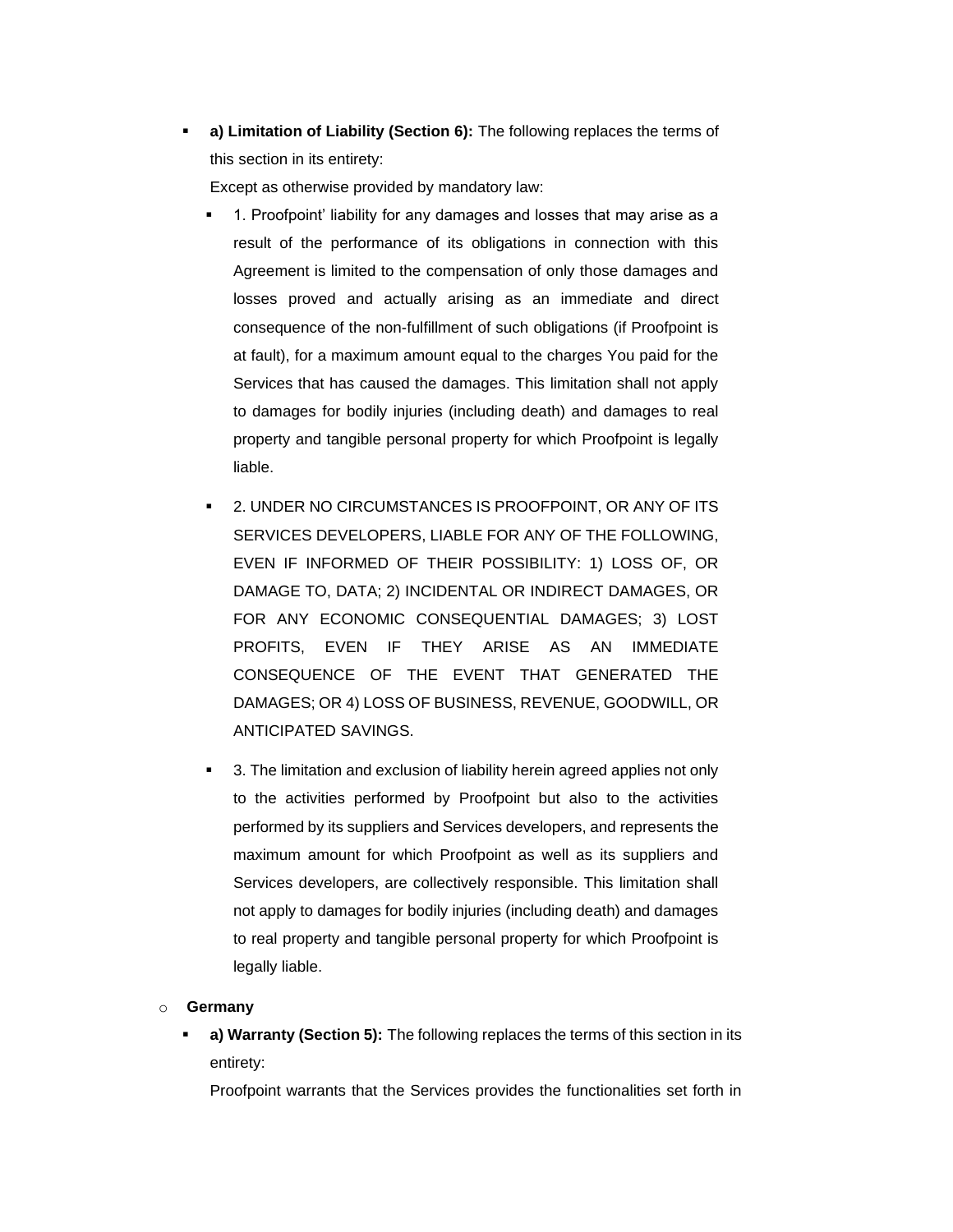the associated documentation ("Documented Functionalities") for the Limited Warranty Period following receipt of the Services when used on the recommended hardware configuration. Limited Warranty Period means one year if you are a business user and two years if you are not a business user. Non-substantial variation from the Documented Functionalities does not establish any warranty rights. THIS LIMITED WARRANTY DOES NOT APPLY TO SERVICES PROVIDED TO YOU FREE OF CHARGE (FOR EXAMPLE, UPDATES, PRE-RELEASE, EVALUATION, OR NFR) OR SERVICES THAT HAS BEEN ALTERED BY YOU, TO THE EXTENT SUCH ALTERATION CAUSED A DEFECT. To make a warranty claim, you must return, at Proofpoint expense, the Services and proof of purchase to the company from whom you obtained it. If the functionalities of the Services vary substantially from the agreed upon functionalities, Proofpoint is entitled, by way of reperformance and at is own discretion, to repair or replace the Services. If that fails, you are entitled to a reduction of the purchase price or to cancel the purchase agreement.

**b) Limitation of Liability (Section 6):** the following paragraph is added to this Section:

The limitations and exclusions specified in this Section will not apply to damages caused by Proofpoint' intentional or by gross negligence. In addition, Proofpoint shall be responsible up to the amount of the typically foreseeable damages from any damage which has been caused by Proofpoint or its agents due to the slightly negligent breach of a material contractual duty. This limitation of liability shall apply to all damage claims, irrespective of the legal basis there of and in particular, to any pre-contractual or auxiliary contractual claims. This limitation of liability shall not, however, apply to any mandatory statutory liability under the product liability act nor to any damage which is caused due to the breach of an express warranty to the extent the express warranty was intended to protect you from the specific damage incurred. This clause shall not be intended to limit liability where the extent of liability is provided by mandatory law.

o **Italy**

a) Limitation of Liability (Section 6): the following replaces the terms of this section in its entirety:

Apart from damages arising out of gross negligence or willful misconduct for which Proofpoint may not limit its liability, Proofpoint' liability for direct and